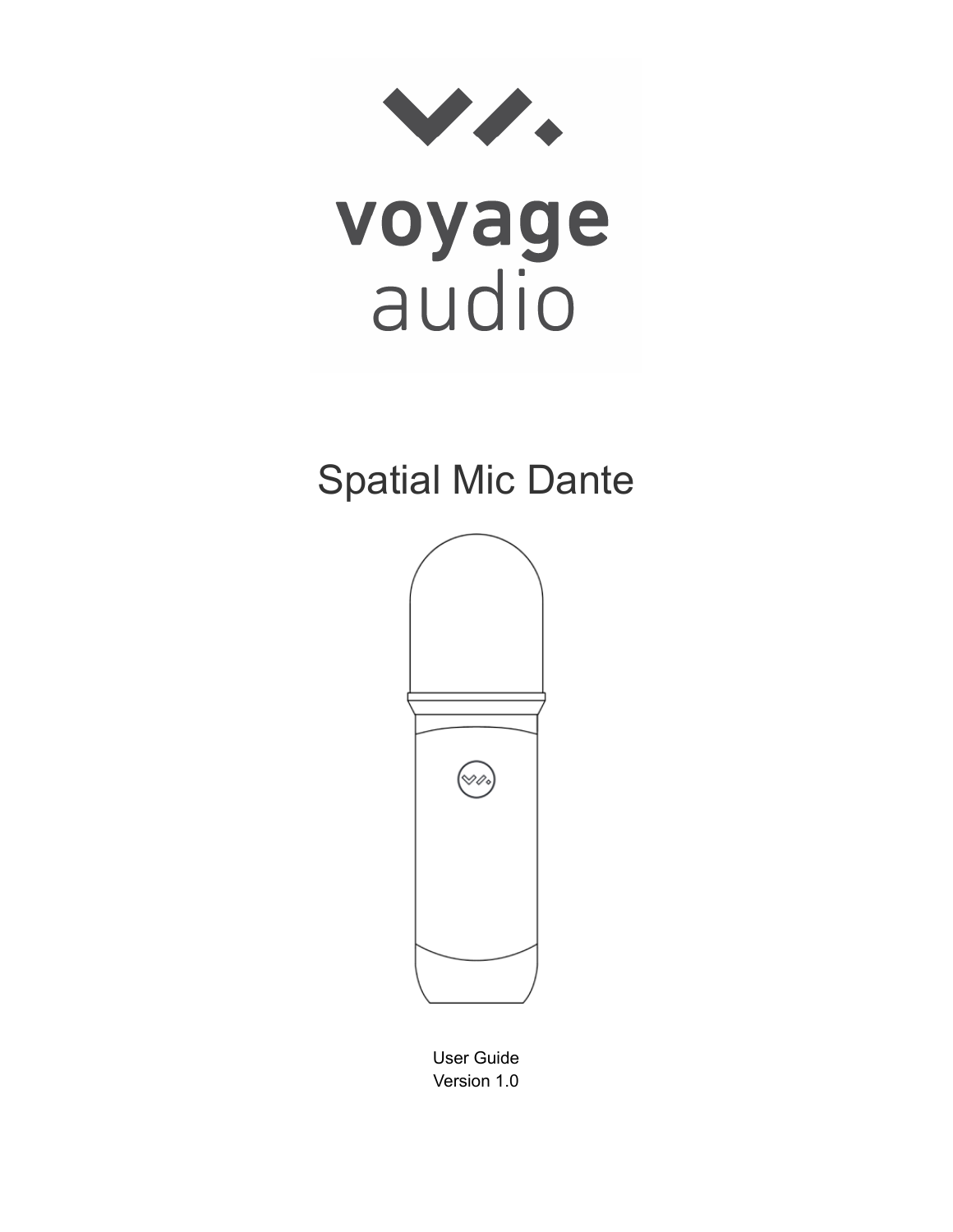|                                          | $\mathbf{3}$            |
|------------------------------------------|-------------------------|
| <b>Package Contents</b>                  |                         |
| Introduction                             | $\mathbf{3}$            |
| <b>Requirements</b>                      | $\overline{\mathbf{4}}$ |
| <b>Getting To Know Spatial Mic Dante</b> | 6                       |
| Mounting                                 | 6                       |
| Power Over Ethernet (PoE)                | 6                       |
| Outputs                                  | $\overline{7}$          |
| <b>Using Your Microphone</b>             | 8                       |
| Positioning                              | 8                       |
| Care & Maintenance                       | 8                       |
| Thermal                                  | 8                       |
| <b>Dante Setup</b>                       | 9                       |
| <b>About Dante</b>                       | 9                       |
| Dante Controller                         | 9                       |
| <b>MicNet Control</b>                    | 10                      |
| Overview                                 | 10                      |
| <b>Using MicNet Control</b>              | 10                      |
| Software Installation                    | 15                      |
| <b>Spatial Mic Converter</b>             | 17                      |
| Overview                                 | 17                      |
| <b>Specifications</b>                    | 18                      |
| <b>Warranty</b>                          | 20                      |
| <b>Certifications</b>                    | 20                      |
| <b>Support &amp; Contact</b>             | 22                      |
| <b>Third Party Tools &amp; Notices</b>   | 23                      |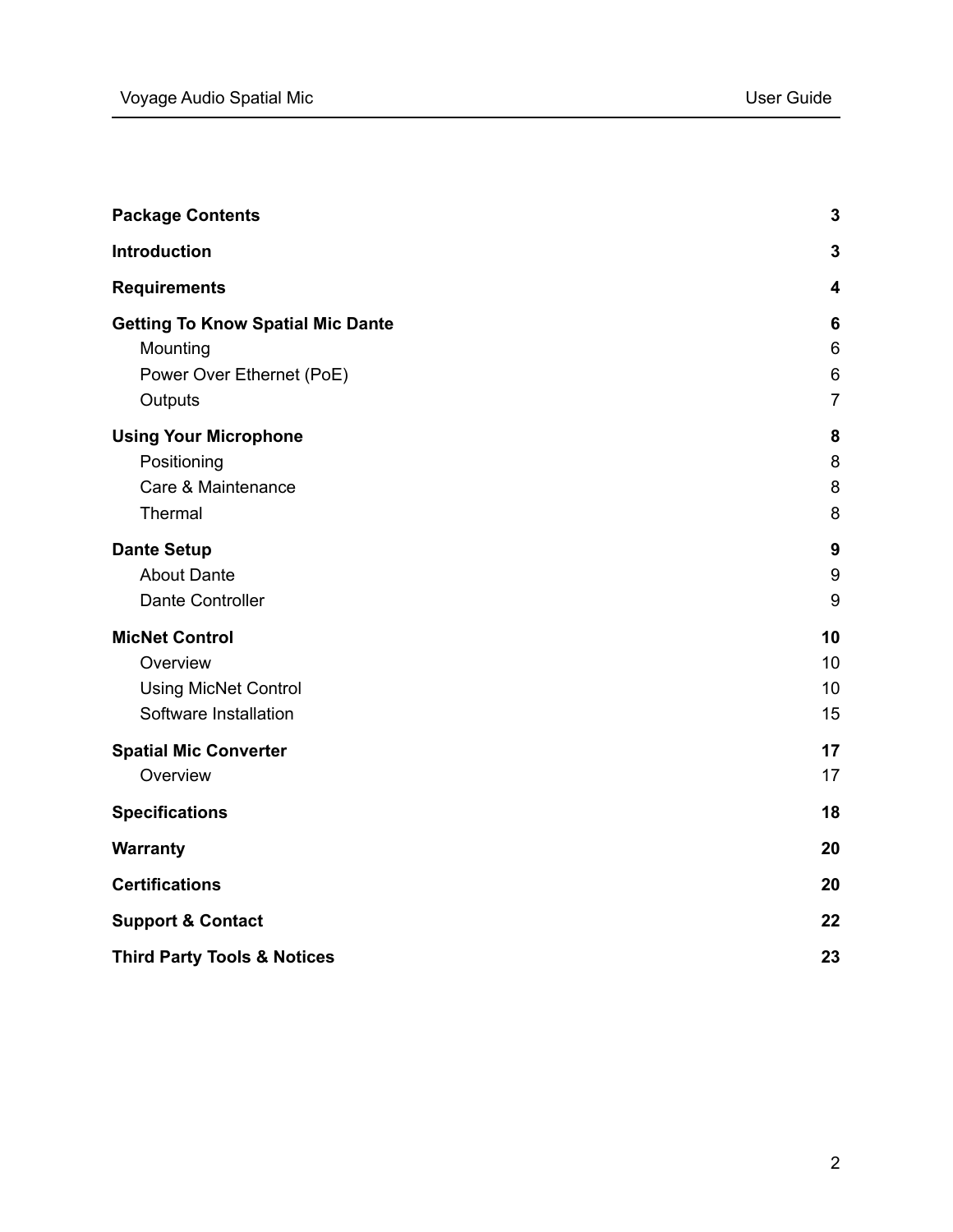# <span id="page-2-0"></span>Package Contents

- Spatial Mic Dante
- $\bullet$   $\frac{1}{4}$ -20 to %" mini swivel ball hard-mount
- Foam windscreen
- For [Download](https://voyage.audio/downloads/):
	- Spatial Mic Converter VST<sup>®</sup> plugin (Mac OSX & Windows) and AAX (Mac OSX)
	- MicNet Control app (Mac OSX & Windows)
	- User Manual



# <span id="page-2-1"></span>Introduction

Thank you for purchasing Spatial Mic Dante. With 8 capsules, Spatial Mic Dante precisely captures the entire soundfield while providing output flexibility for critical recording and live broadcast using built-in Dante audio networking. Using Voyage Audio's MicNet Control application, Spatial Mic Dante can directly output 1st order Ambisonics, 5.1, 5.1.2, or 7.1 surround sound, virtual mic stereo or mono pairs and the raw unprocessed audio from the capsules. For the most flexibility and highest quality, the Spatial Mic Converter plugin can be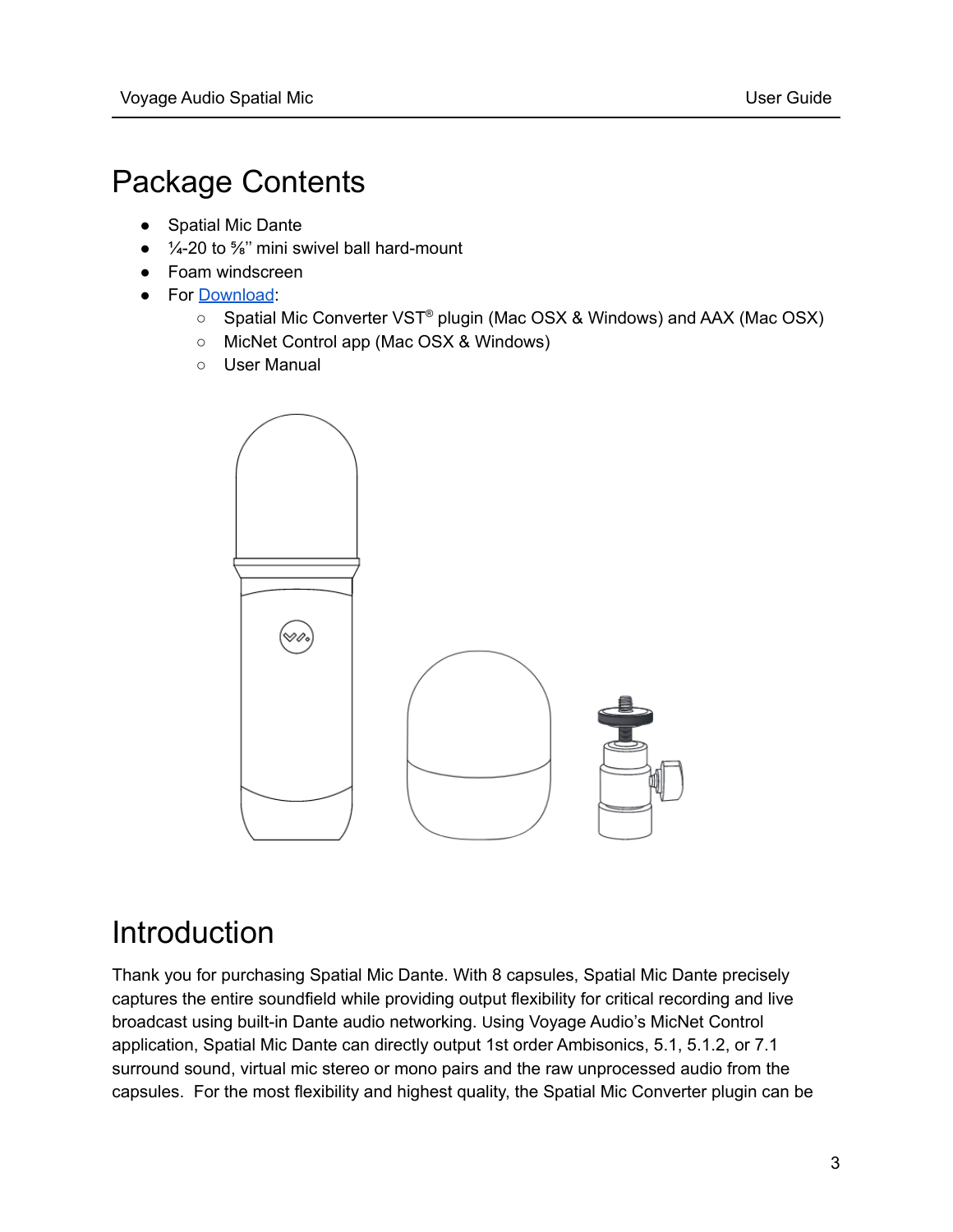used with the unprocessed audio from Spatial Mic to open up more output options like 2nd Order Ambisonics, 7.1.4 surround sound, and a wider variety of virtual mono/stereo microphone outputs including mid-side.

Spatial Mic captures the entire soundfield - letting you focus on recording immersive audio for VR, surround sound, spatial music, concert recording, live broadcasts and much more.

- Enhanced spatial resolution, pattern decoding, directivity & optimal listening area vs mics with fewer capsules
- Easy connectivity and routing using Dante™ audio networking
- Configurable output for surround sound, ambiX & virtual mics
- Dante audio network interface up to 32-bit / 192 kHz
- Capture quiet nature sounds or loud concerts with capsule SNR of up to 78dB-A and 136 dB Max SPL
- Individually calibrated for balanced array
- Professional quality analog to digital conversion, high resolution Skyworks clocking scheme and built-in 32-bit XMOS Processor
- DAW plugin (VST & AAX) and MicNet Control app for remote configuration

Streamlining the spatial audio workflow when dealing with multi-channel microphone arrays was a top priority during the development of Spatial Mic Dante. Dante audio networking utilizes standard IP networks to transmit high-quality, uncompressed audio with near-zero latency. It's the most economical, versatile, easy-to-use audio networking solution, and is scalable from simple installations to large-capacity networks running thousands of audio channels. With Dante audio networks routing audio is simple as a few mouse clicks.

Continuing with our tradition of single cable connected products, Dante replaces multiple analog or multicore cables with a single affordable Ethernet cable to transmit high-quality multi-channel audio safely and reliably. Dante is the audio networking choice of nearly all professional audio manufacturers. With thousands of Dante-enabled audio products available Spatial Mic Dante can be natively connected to a large and growing audio networking ecosystem.

We are excited for you to start working with Spatial Mic Dante. Please read this user manual and get to know everything this microphone package has to offer.

# <span id="page-3-0"></span>**Requirements**

- Power: Network switch or injector that provides Power over Ethernet (PoE) supporting IEEE 802.3af.
- Cat5e (or better) Ethernet cable
- Dante [Controller](https://www.audinate.com/products/software/dante-controller) for routing the audio signal (available for free)
- MicNet control and Spatial Mic [Converter](https://voyage.audio/downloads/) plugin software installed on a computer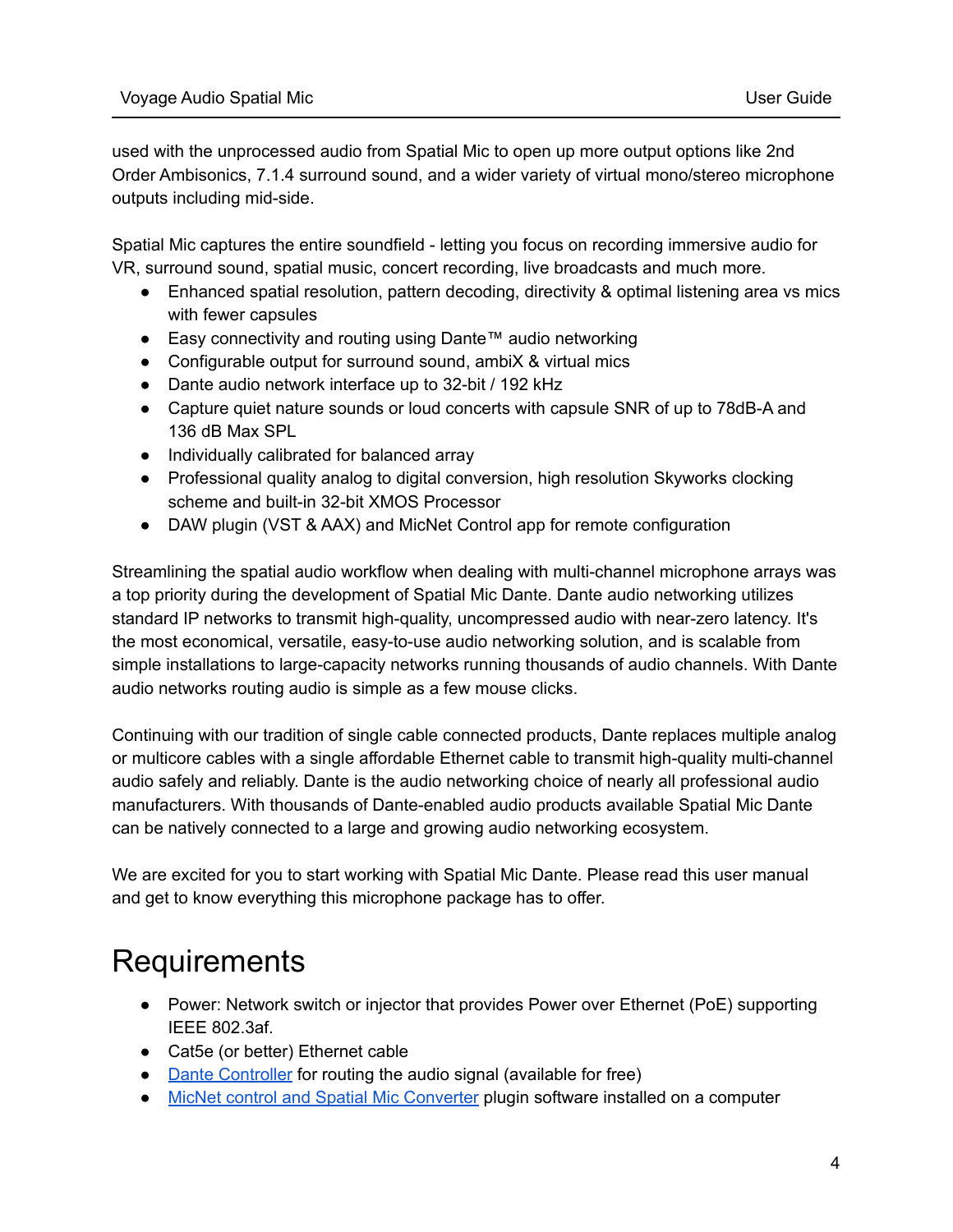- Spatial Mic Converter plugin and MicNet control have been tested to work on Apple Intel and M1 machines running Mac OSX 10.11 and higher or Windows 10
- Spatial Mic Dante can also work stand alone and will recall the last saved settings
- For recording, a DAW supporting multi-channel audio tracks like [Reaper,](https://www.reaper.fm/) Pro [Tools](https://www.avid.com/pro-tools) [Studio](https://www.avid.com/pro-tools), Pro [Tools](https://www.avid.com/pro-tools) Flex or [Nuendo](https://steinberg.help/nuendo/v8/en/cubase_nuendo/topics/surround_sound/surround_sound_ambisonics_c.html)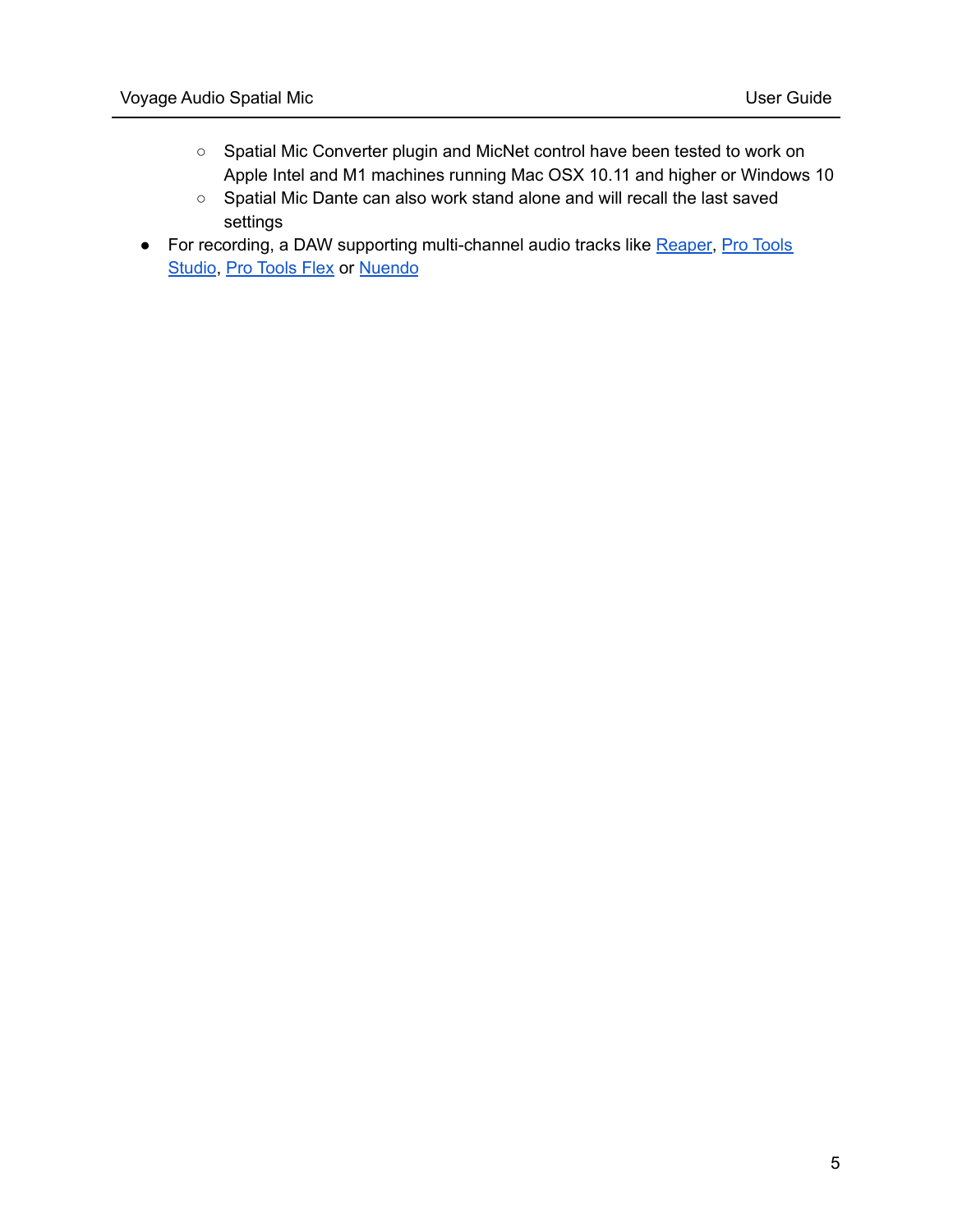# <span id="page-5-0"></span>Getting To Know Spatial Mic Dante

## <span id="page-5-1"></span>Mounting

A ¼-20 thread mount on the back of the mic allows for a multitude of mounting options. The included mount enables mounting to a standard microphone stand.

- 1. Screw the included  $\frac{1}{4}$ -20 to  $\frac{5}{8}$ " mini swivel ball hard-mount into the  $\frac{1}{4}$ -20 threads on the back of Spatial Mic.
- 2. Screw the bottom of the mount into a microphone stand.
- 3. Use the ball mount to adjust the angle of the microphone.

**Note:** This method does not provide acoustic isolation from the mic stand.



For acoustic isolation, use a Rycote InVision [shockmount](https://voyage.audio/shop/rycote-invision-usm-shock-mount/) (sold separately). Place Spatial Mic Dante in the shockmount so that the mounting screws do not come in contact with the heat sink. Ensure the microphone cannot slip out of shockmount.

## <span id="page-5-2"></span>Power Over Ethernet (PoE)

This device requires Power Over Ethernet (PoE) to operate and is compatible with IEEE 802.3af Class 0 power sourcing equipment that uses Alternative A (power on data pair) or Alternative B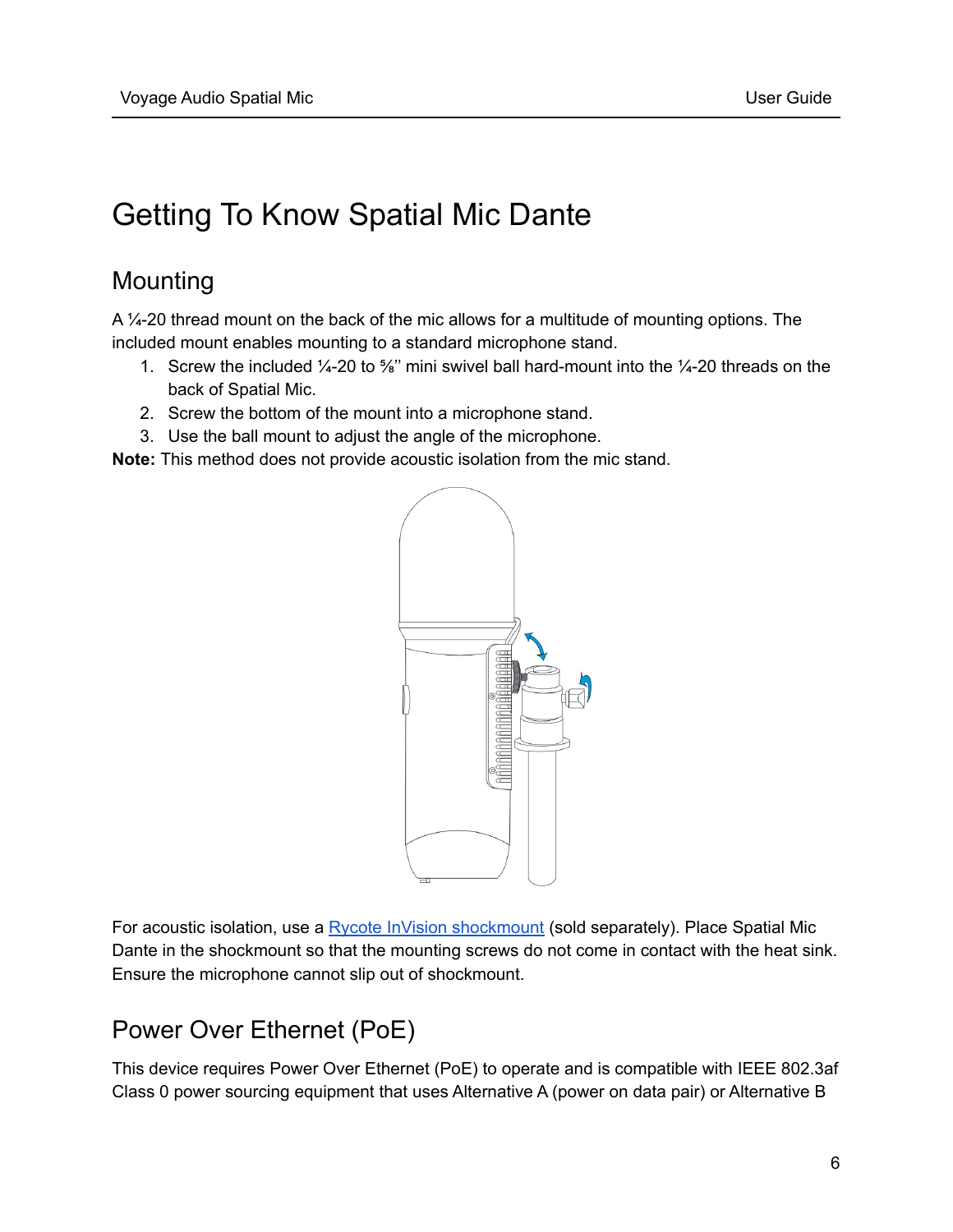(power on spare pair) options. Power over Ethernet is most commonly delivered by a network switch or injector.

To power the mic simply plug a PoE compatible CAT5E or better ethernet cable into the microphone and the other end into a switch or injector. After a moment, the lights on the bottom of the mic should become active indicating the microphone is receiving power.

## <span id="page-6-0"></span>**Outputs**

Use the locking RJ45 etherCON jack on the bottom of Spatial Mic Dante to connect a Cat5e (or better) Ethernet cable for single wire connectivity to a Dante™ audio network or AES67 RTP network.

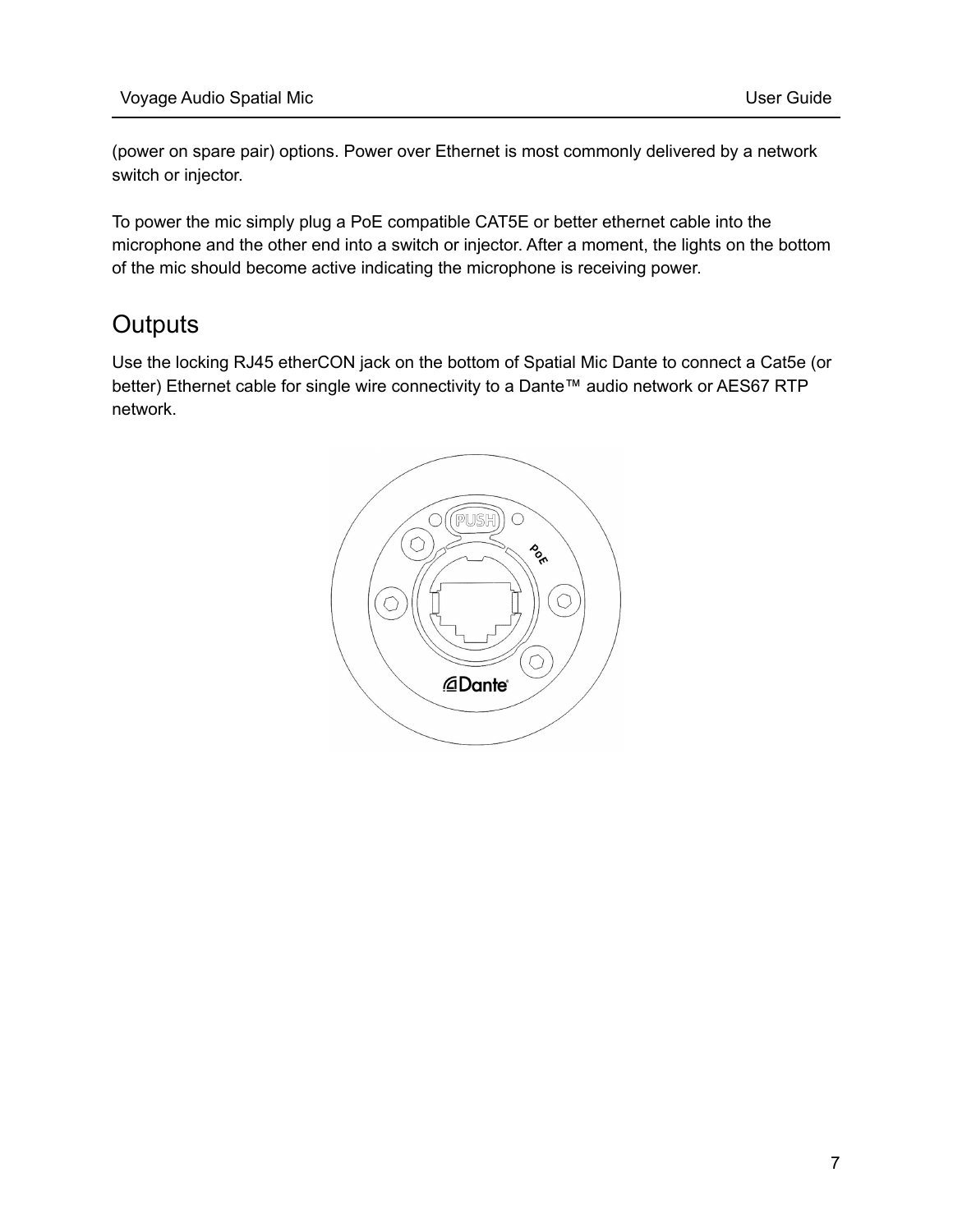# <span id="page-7-0"></span>Using Your Microphone

## <span id="page-7-1"></span>Positioning

The VA badge on Spatial Mic Dante indicates the front or 'zero' degree position. This corresponds to the direction the 'head' image is facing in Spatial Mic Converter Plugin when in its default state. When recording audio for 360 video, you will probably want to orient the front of the microphone to correspond to the front of the camera (normal orientation), but please note that the Spatial Mic Converter plugin 'orientation' button can change the orientation of the mic after recording to be 'end-fire' or 'inverted'.

## <span id="page-7-2"></span>Care & Maintenance

- Spatial Mic features robust mechanical, however you should always try to handle the microphone carefully and avoid dropping or sudden shocks.
- Clean microphone body with a clean, dry cloth. With the headbasket detached, you may clean both sides with a slightly damp cloth and re-attach when dry.
- Keep working distance at least 6 inches from the microphone.
- Avoid leaving Spatial Mic in extreme temperatures, humidity or direct sunlight for extended periods of time.
- Use the included windscreen to protect the capsule array from wind and moisture as needed.
- Do not over-bend cables as this may cause them to break or become intermittent.
- Spatial Mic Dante is factory calibrated before shipping

## <span id="page-7-3"></span>Thermal

Like many network devices, Spatial Mic Dante generates heat and is cooled by natural convection using an aluminum heat sink. It is recommended to not touch the heat sink during operation.

The maximum temperature of the operating environment should not exceed 45 degrees Celsius.

It is recommended to power down Spatial Mic when not in use and keep away from prolonged exposure to direct Sun.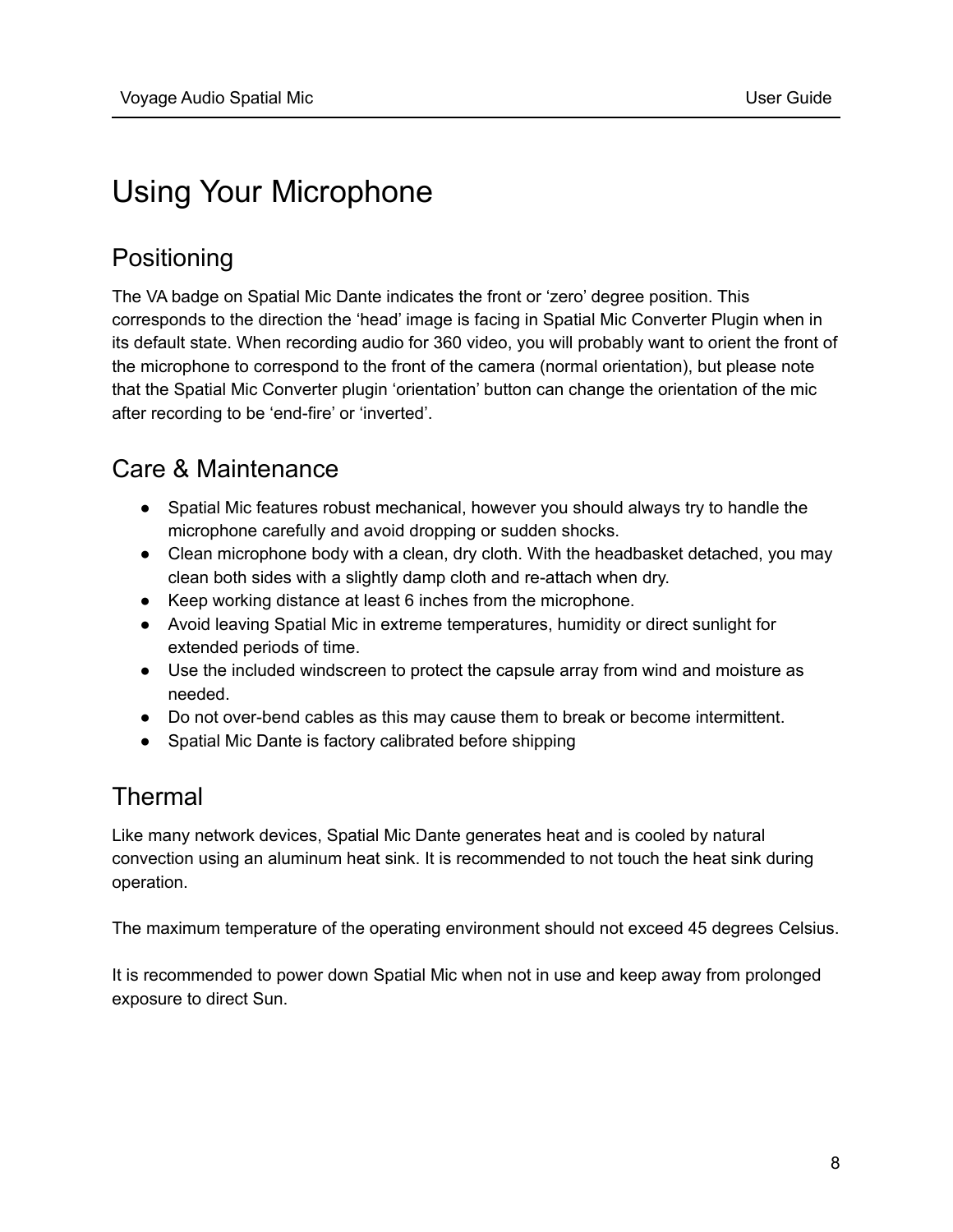# <span id="page-8-0"></span>Dante Setup

## <span id="page-8-1"></span>About Dante

Developed by Audinate, Dante enables digital audio distribution over standard Ethernet networks. Dante allows audio, control, and all other data to coexist on the same network in an ultra-low latency environment and with near-perfect synchronization. The Dante Controller software and network management features make even the most complex network configuration quick and easy.

## <span id="page-8-2"></span>Dante Controller

Dante Controller is a software application provided by Audinate which allows users to configure and route audio and video around Dante networks. All settings such as clock, sample rate, routing, streams and, etc. are all done within the Dante Controller. Dante Controller is free software available for Windows and Mac, and can be downloaded on [Audinate's](https://www.audinate.com/products/software/dante-controller) Website.

Dante Controller offers automatic device discovery, one-click signal routing, device status information, real-time network monitoring including device-level latency and customized event logging. At startup Dante Controller scans the network for connected Dante devices and shows them automatically in the Network View.

User guides, FAQs, technical documentation, and more about Dante and the Dante Controller software is available at <https://www.audinate.com/support>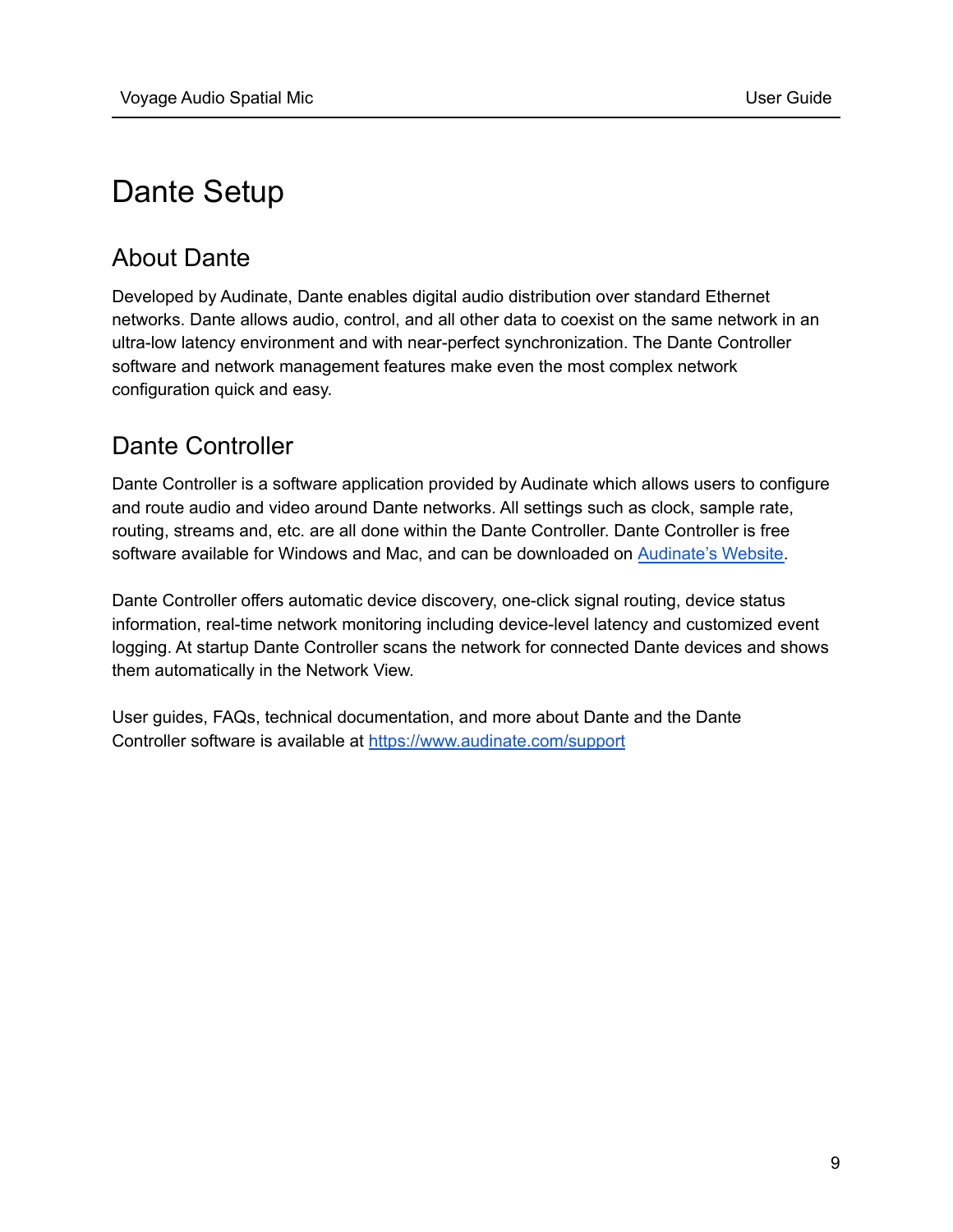# <span id="page-9-0"></span>MicNet Control

## <span id="page-9-1"></span>Overview

The MicNet Control application enables users to monitor and adjust the output settings of Spatial Mic Dante from a computer connected to the same network as the microphone. Note that MicNet control does not process audio itself - it controls the audio processing within a connected microphone. The microphone's output can be changed between raw unprocessed audio, 1st order Ambisonics, surround sound, and virtual mic stereo or mono pairs. MicNet also includes mic gain control, level metering, mic orientation, mute, network status, as well as sample rate and bit depth information.

MicNet Control communicates with the microphone through the same Ethernet cable used to supply PoE and stream audio data over the network. After configuring Spatial Mic Dante with MicNet control you can stream or record over a Dante™ audio network or AES67 RTP network.

#### **Features**

- Adjust multiple Spatial Mics from a single application
- Configure the internal microphone DSP to transform the array output for streaming or recording directly from the mic
- Output formats:
	- Unprocessed (raw audio signals that will later be transformed with the Spatial Mic Converter plugin)
	- 1st order Ambisonics in ambiX format
	- 5.1, 5.1.2, or 7.1 surround
	- First order virtual mic pattern decoding: cardioid through figure-8 (mono) and stereo X/Y to Blumlein (crossed fig-8)
- Mic gain control, orientation correction and mute controls
- Level meters with clip indication of audio on the Dante network
- Network status indication
- ID Spatial Mic visually (flashes the gigabit and network active LEDs on bottom of mic)
- Lock the output selection to guard against unwanted changes during a performance

## <span id="page-9-2"></span>Using MicNet Control

Launch MicNet Control from a computer connected to the same Dante™ audio network as the microphone you want to control.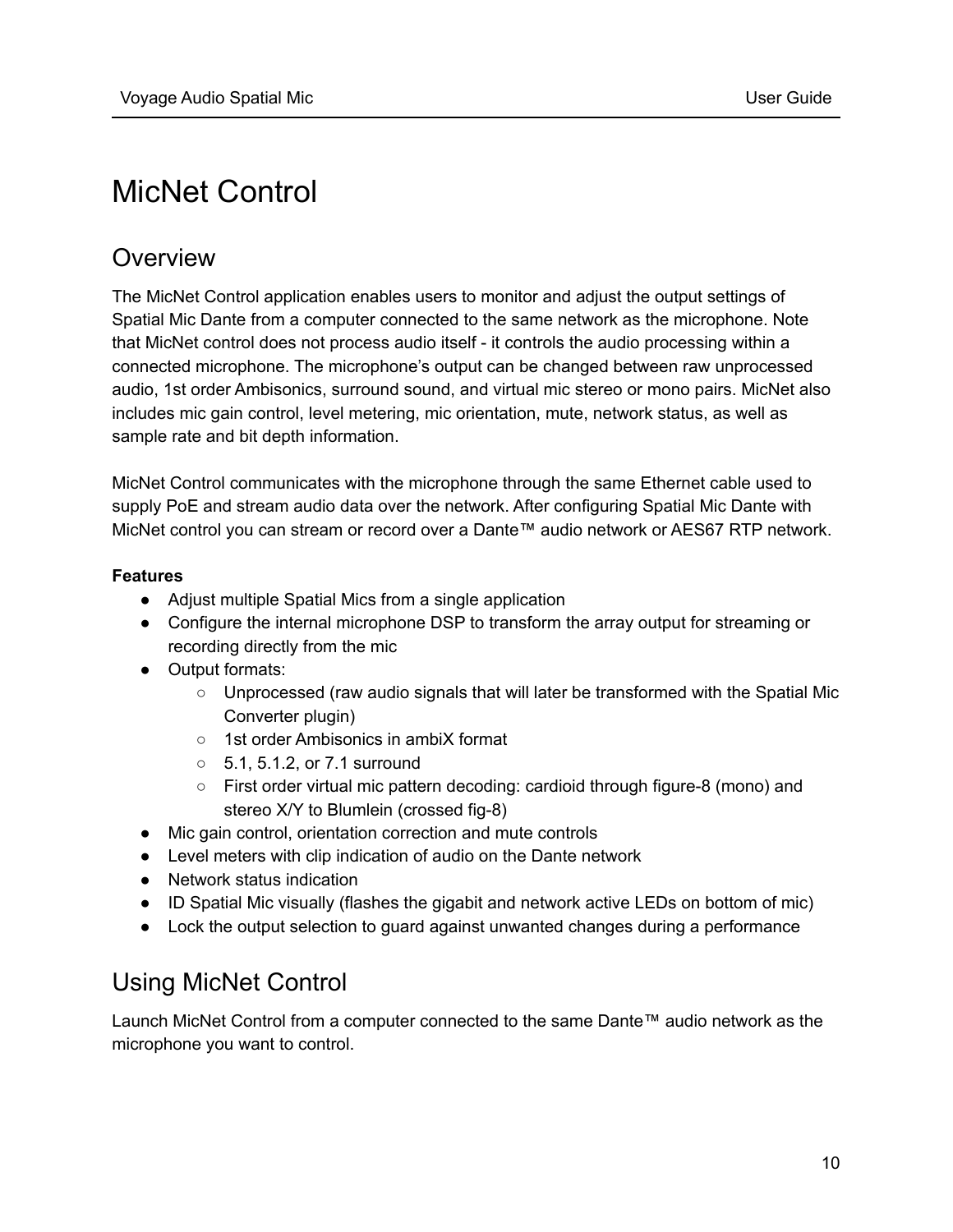

#### **1. Devices**

Each Spatial Mic Dante on the network will be displayed in the device list. Click on the device name to view and make changes to the Spatial Mic output settings. The device name can be changed in the Dante Controller app.

#### **2. Menu**

- a. File
	- Refresh the device list.
	- Save current settings to the device.
	- Reset the device to default settings.
	- Log of events.
	- Quit the application. **Note:** Closing the MicNet window using the X in the upper right corner does not quit the application.
- b. Dante
	- Launch Dante Controller.
- c. Help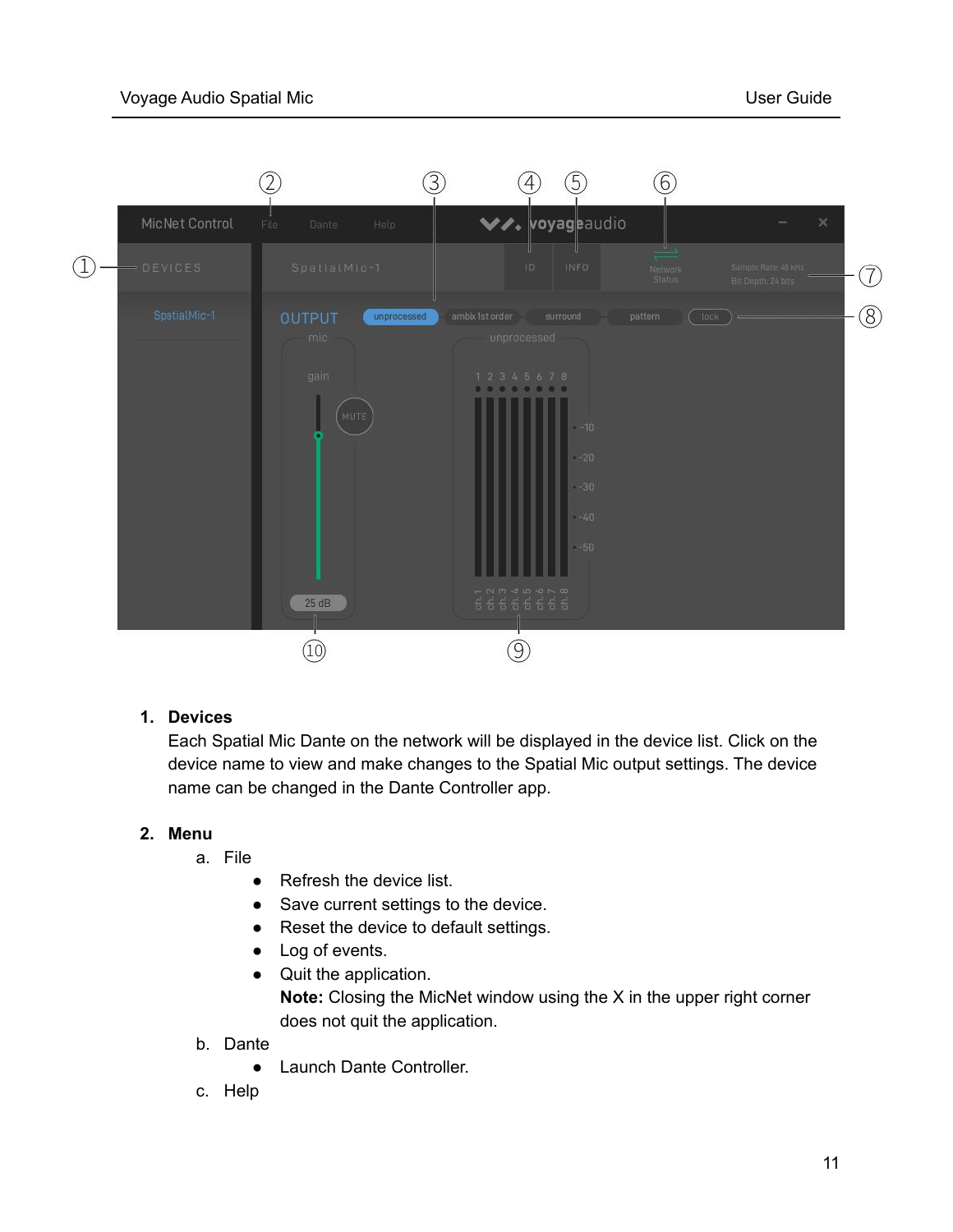- About MicNet.
- Link to this manual.

#### **3. Output**

Select one of four different output options.

**Note:** When Spatial Mic's sample rate is set to **176.4kHz or 192kHz** the output can only be uncompressed audio and will switch automatically.

#### **● Unprocessed Audio**

- Outputs each of the eight individual microphone capsule signals on its own channel to be processed later using the [Spatial](https://voyage.audio/downloads/) Mic [Converter](https://voyage.audio/downloads/) Plugin.
- **Ambix 1st Order**
	- Output 1st Order Ambisonics in Ambix format for use in live immersive sound mixing, broadcast or streaming applications.
- **Surround Sound**
	- Output 5.1, 5.1.2, or 7.1 surround sound for live immersive sound mixing, broadcast or streaming applications
- **Pattern**
	- Decode the mic array into configurable polar patterns for mono and stereo output

#### **4. ID**

Clicking on the ID button will flash the LEDs on the bottom of Spatial Mic Dante selected to help identify the physical location of the mic.

#### **5. Info**

Selecting info will display the device Name, Model #, IP address, Mac address, Clock info and more. The info is not editable in this window but it can be adjusted in the Dante Controller application.

#### **6. Network Status**

The network status icon will be green if there is a network connection present and synced.

The icon will be red if there is a network and there is a connection issue or if there is no network detected.

#### **7. Sample Rate and Bit Depth**

Displays the device's sample rate and bit depth. These settings can be changed in the Dante Controller application.

- Sample rate: 44.1kHz, 48kHz, 96kHz, 176.4kHz, 192kHz
- Bit Depth: 16bit, 24bit, 32bit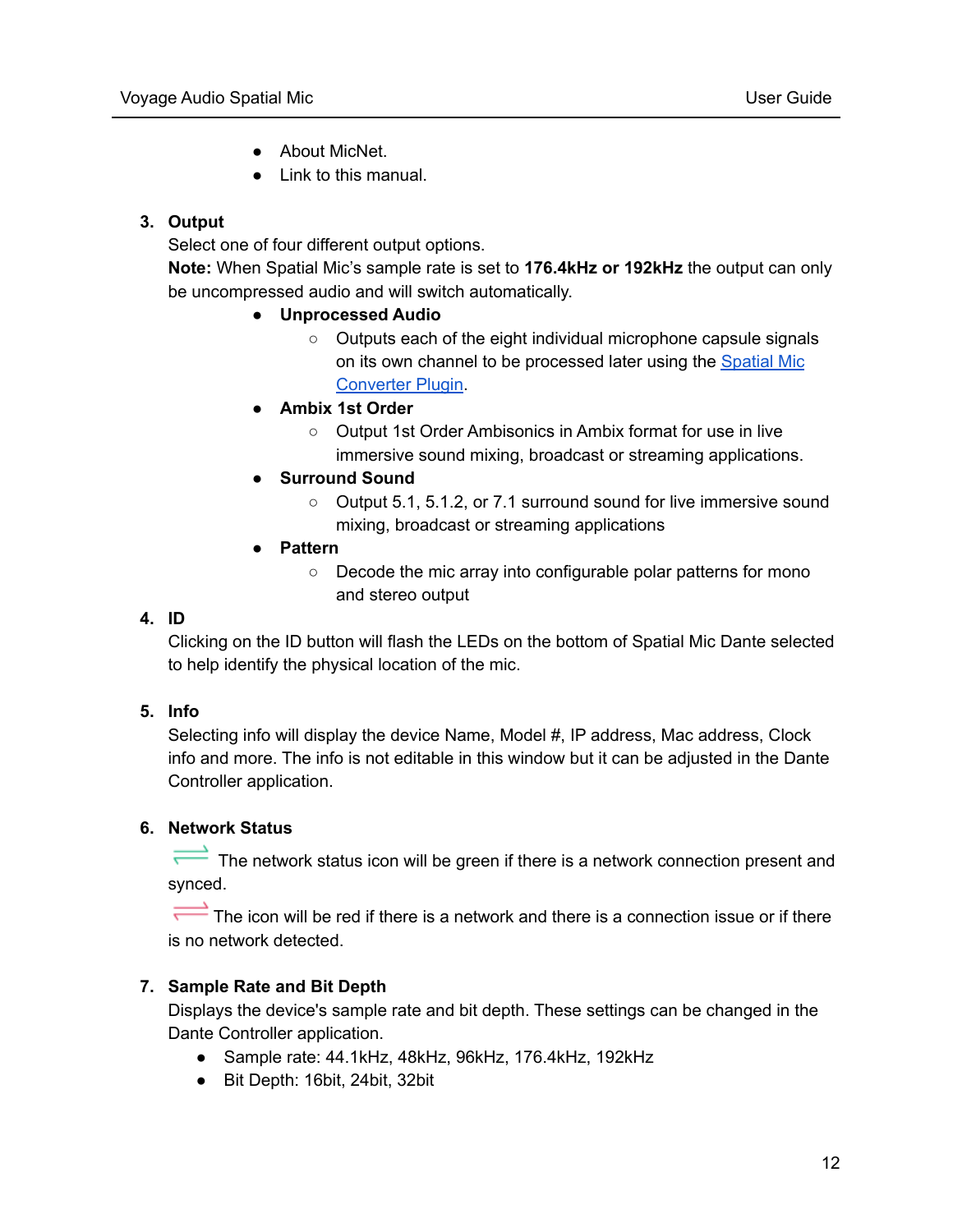#### **8. Lock**

Lock the output to avoid accidentally switching the output during a recording or live broadcast. **Note:** The parameters for the selected output setting are still adjustable.

#### **9. Output Controls**

Each output option has its own set of controls.

**a. Unprocessed Audio**



**●** There are no additional controls for this setting, only output meters with clip indicators.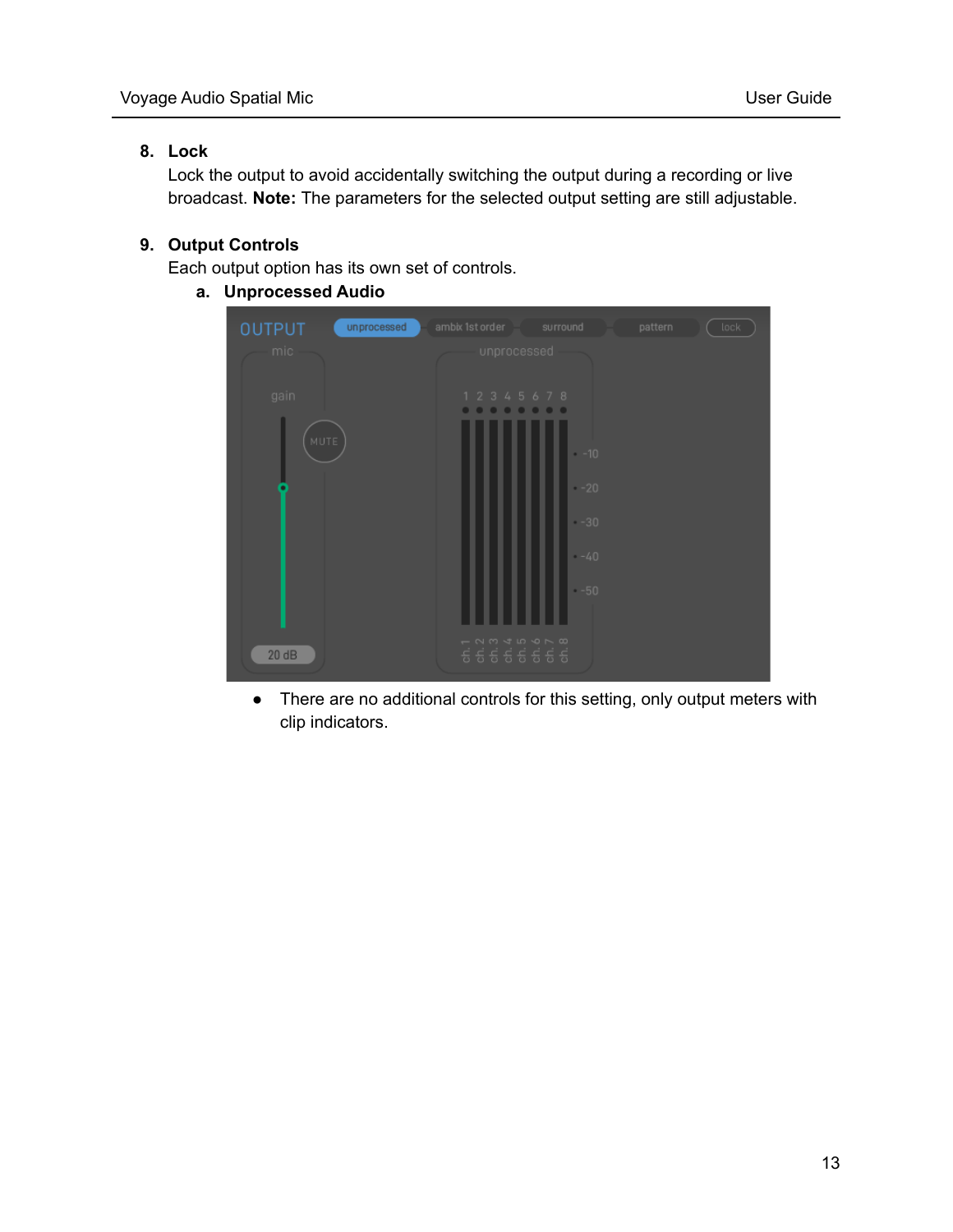- ambix 1st order  $20dB$
- **b. Ambix 1st Order**

- The orientation of the microphone can be selected for correcting endfire and upside down mounting.
- Output meters with clip indicators.
- The channel names are indicated above the meters to help with routing.

#### **c. Surround**



- **●** Mode options for 5.1, 5.1.2, and 7.1 surround sound.
- **●** The orientation of the microphone can be selected for correcting endfire and upside down mounting.
- **●** Output meters with clip indicators.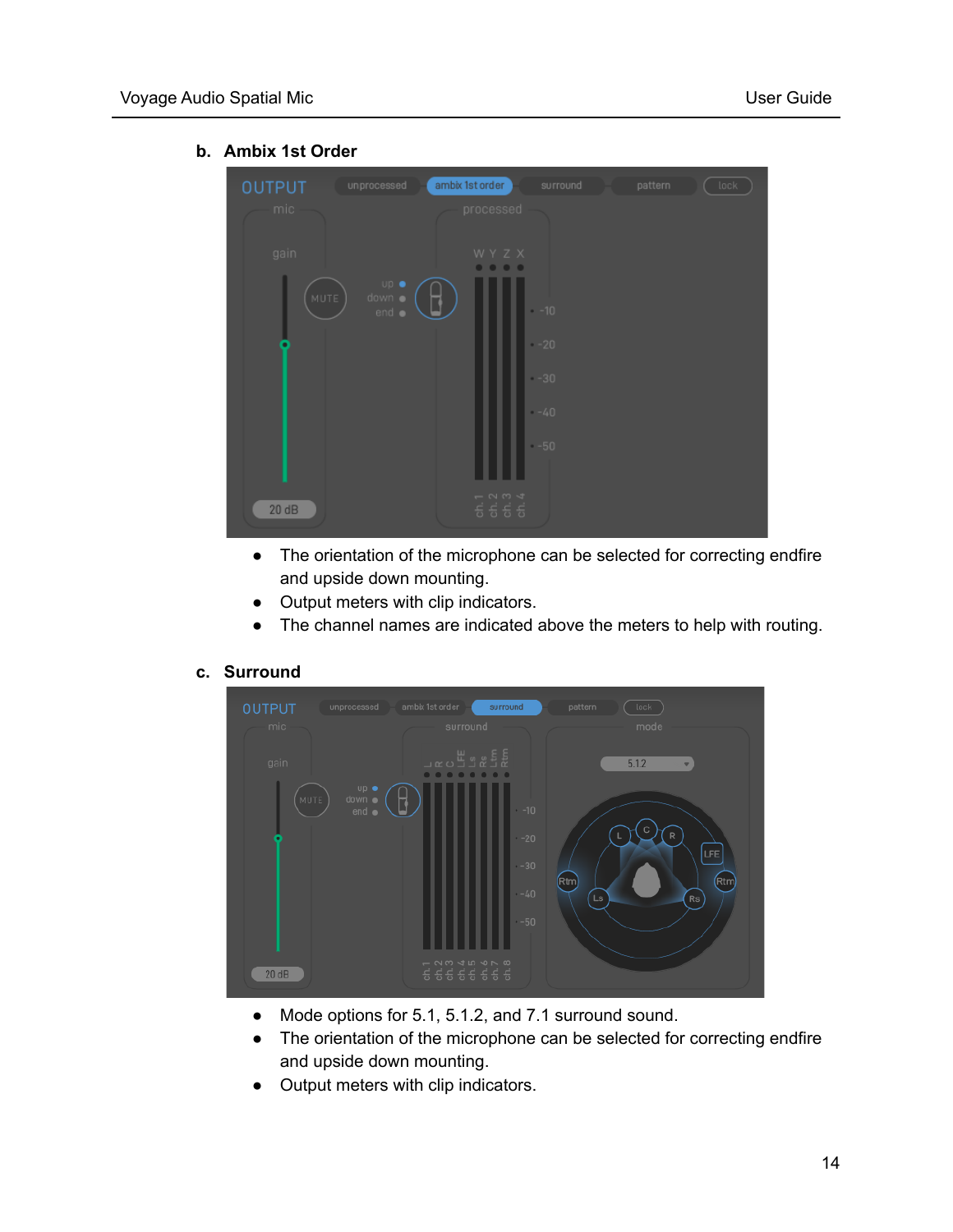- **●** The channel names are indicated above the meters to help with routing. These names change based on the surround mode selected.
- **d. Pattern**



- **●** The pattern control section outputs two channels of audio. If the width is set to 0° the output is two mono channels of the selected polar pattern. As the width is increased the angle between the two polar patterns is increased creating a stereo output.
- **●** The orientation of the microphone can be selected for correcting endfire and upside down mounting.
- **●** Make up gain control to optimize the signal output after the polar pattern decoding process.
- **●** Continuously variable polar patterns from Omni to Cardioid to Figure Eight.
- **●** Adjustable width for creating a stereo output of common stereo mic techniques such as X/Y coincident pair or Blumlein.
- **●** Output meters with clip indicators.
- 10. **Mic**

The mic gain and mic mute simultaneously controls all eight analog microphone preamps inside of Spatial Mic Dante prior to Analog to Digital Conversion.

## <span id="page-14-0"></span>Software Installation

The installer for the MicNet software can be downloaded at <https://voyage.audio/downloads/>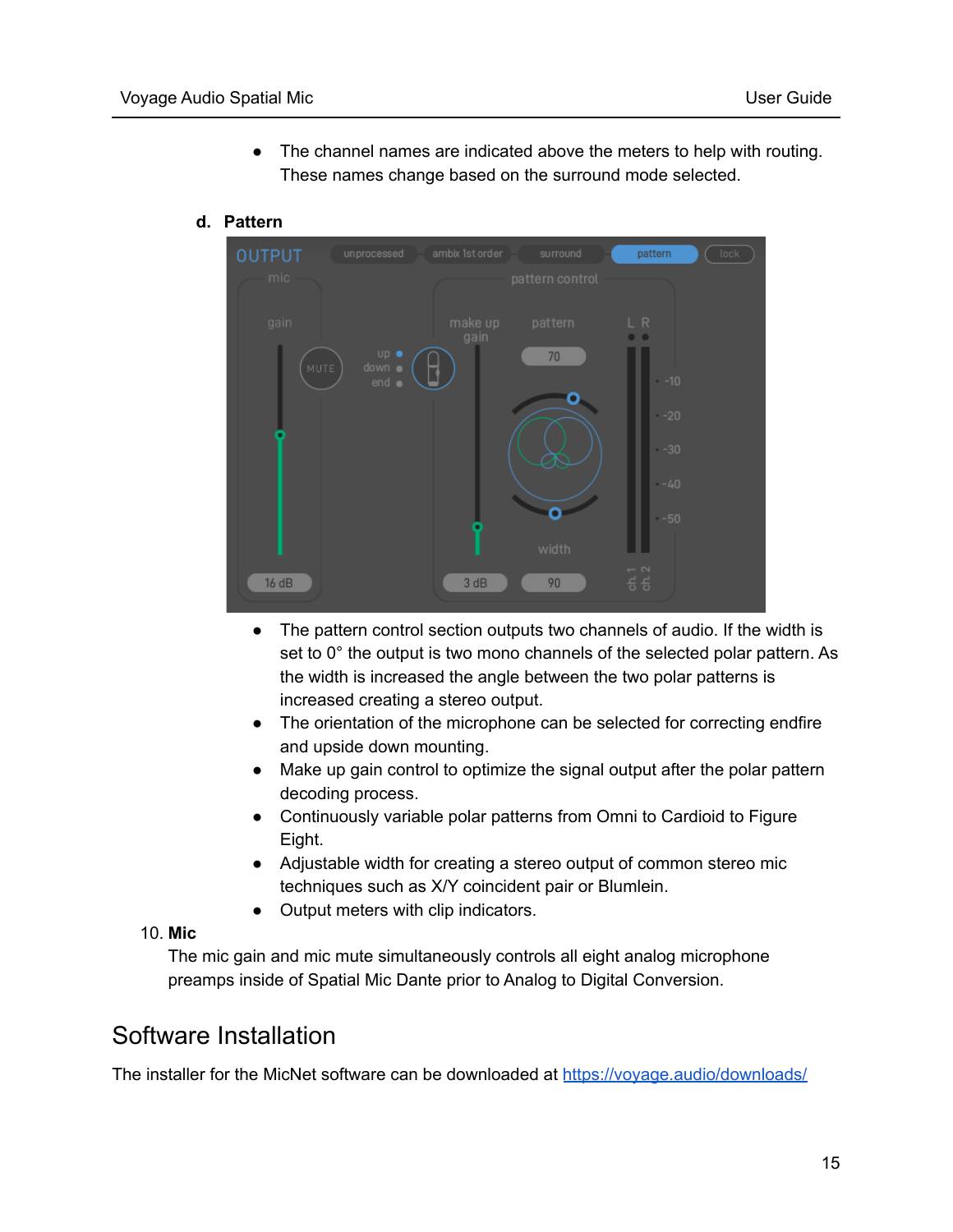- 1. Unzip the downloaded file and run the installation program.
- 2. Follow the instructions in the installer to complete the installation.
- 3. If required, to uninstall, manually delete the files from your computer.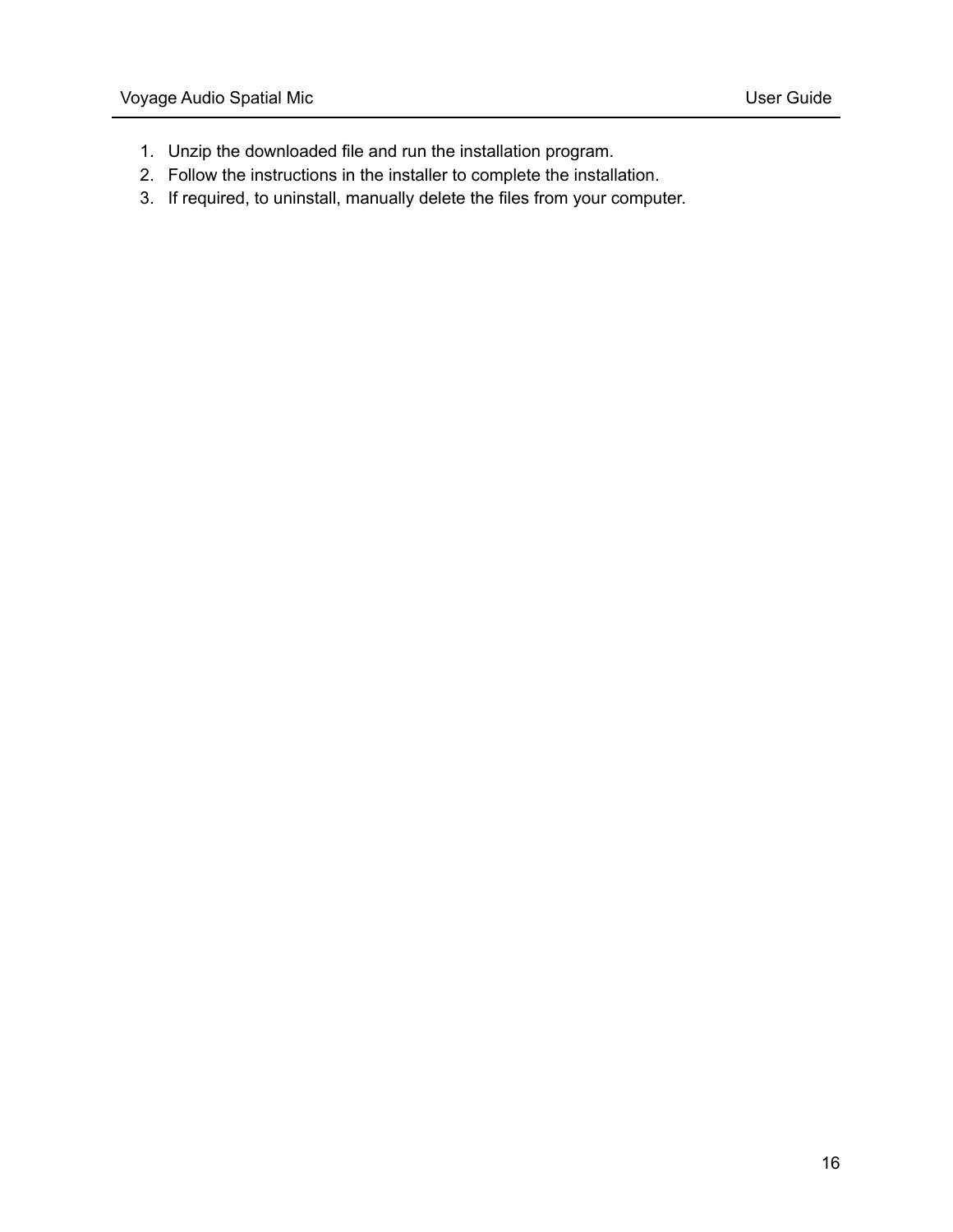# **INPUTS //, voyageaudio** trim **OUTPUTS**

# <span id="page-16-0"></span>Spatial Mic Converter

## <span id="page-16-1"></span>**Overview**

The Spatial Mic Converter plugin transforms the unprocessed audio signals from Spatial Mic Dante to a format useful for audio production. While some format conversions can be performed directly in the microphone and selected as an output using MicNet, using the Spatial Mic Converter plugin utilizes a higher quality conversion and allows more flexibility with a larger array of output options including 2nd order ambisonics and upto 7.1.4 surround sound. To accomplish this, Spatial Mic Converter uses an internal 64-channel filter matrix and measurements from an anechoic chamber.

Spatial Mic Converter offers the capability to change the microphone's aim at the point in space where the audio was recorded. This is useful when aligning audio position with 360 video, aiming the mic at specific sounds that should be in front of the listener, or used in combination with the virtual mic output stage to focus directional polar patterns at different parts of the soundfield.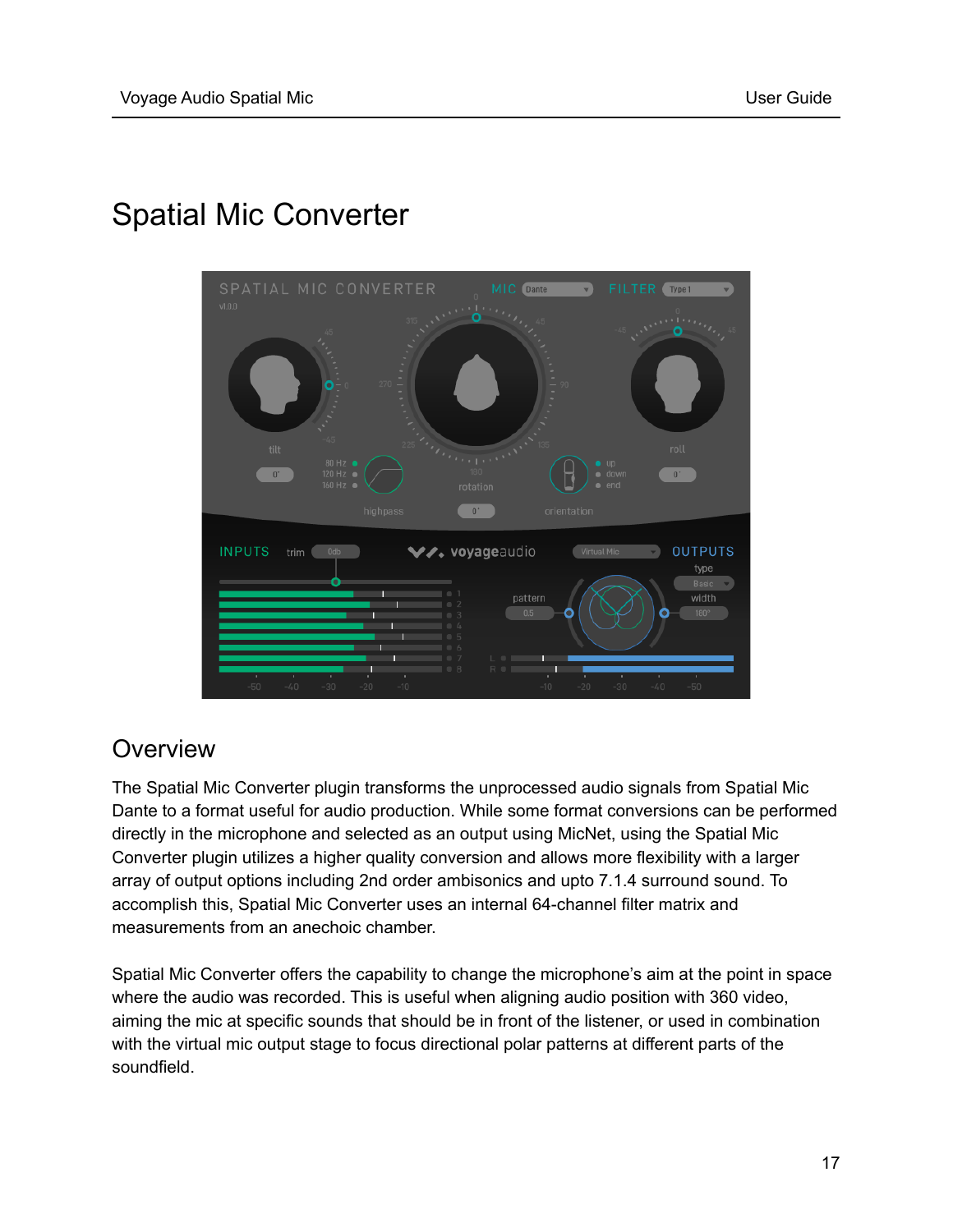The audio output from Spatial Mic Converter can be first or second order ambisonics in AmbiX or Fuma, as mono or stereo virtual mics, or up to 7.1.4 surround. The ambisonic output can be sent to a variety of plugins from [SSA,](https://www.ssa-plugins.com/) Blue Ripple [Sound,](https://www.blueripplesound.com/products/o3a-core) [IEM,](https://plugins.iem.at/) [SPARTA](http://research.spa.aalto.fi/projects/sparta_vsts/plugins.html) and others for further processing while mono or stereo virtual mic outputs can be used with standard audio production plugins. The surround sound outputs can be used directly in your surround mixes or as the bed tracks in a Dolby Atmos® session.

To download the Spatial Mic Converter plugin and the full manual for Spatial Mic Converter please visit <https://voyage.audio/downloads>.

# <span id="page-17-0"></span>**Specifications**

- Electrical:
	- Up to 8 channels streaming over standard IP network
	- Output mode streaming channel count over network:

| Unprocessed (to be processed by<br>Spatial Mic Converter plugin) | 8 Channels |
|------------------------------------------------------------------|------------|
| 5.1 Surround                                                     | 6 Channels |
| 5.1.2 Surround                                                   | 8 Channels |
| 7.1 Surround                                                     | 8 Channels |
| Virtual Mic Pattern Decode                                       | 2 Channels |

- Neutrik NE8FBH-C5 locking etherCON, also compatible with standard RJ45 connectors
- Digital performance over Dante network: 44.1 kHz, 48 kHz, 88.2 kHz, 96 kHz, 176.4 kHz and 192 kHz (-4% / -0.1% / +0.1% / +4.167%) up to 32-bit
- AES67 mode at 48 kHz / 32-bit
- DSP: 32-bit XMOS with 16 real-time logical cores
- DSP Output Modes: Unprocessed up to 192 kHz, all other decoding modes up to 96 kHz
- Clock source: Internal or from Dante network primary
- ADC: 114-dB per channel at 24-bits
- Power: Complies with IEEE 802.3af PoE Class 0 power sourcing equipment that uses Alternative A or Alternative B options
- Power consumption: 4.8W max
- Thermal: Operates at up to an ambient temperature of 45 degrees Celsius
- Spatial Mic Converter plugin DSP filter type: 64-element output filter matrix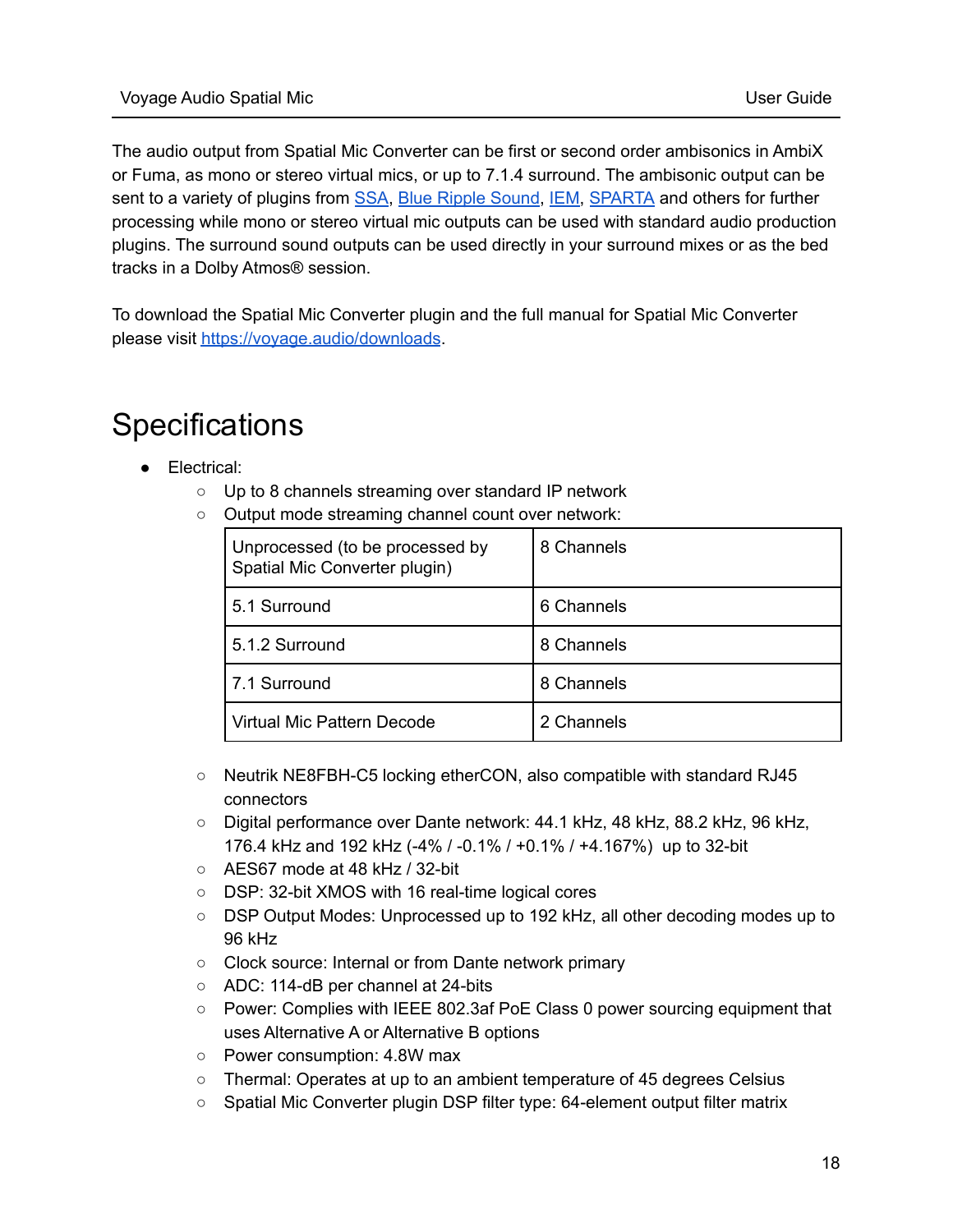- Individual calibration stored in each Mic for a balanced array
- Capsule & Array:
	- 14.6mm Prepolarized Condenser
	- SNR: 78dB-A at 1 kHz
	- Frequency Response: 20Hz to 20kHz
	- Sensitivity: -42dB +/- 3dB @1kHz
	- Max SPL: 136dB at 1 kHz
	- $\circ$  Array: 8 transducers<sup>1</sup>
	- Array Ordering: Looking at Spatial Mic Dante from the front, as indicated by the VA badge, Capsule 1 is on the lower right (Roman numeral 'I'). Capsule 5 is on the top ring of the capsule array and inline with the VA logo. The bottom ring contains capsule 1-4 and the top ring contains capsule 5-8.
- Mechanical:
	- Construction: Aluminum & Nylon
	- Spatial Mic Dante Dimensions: Height: 7.65 in (19.4cm) Diameter: 2.25 in (5.7cm)
	- Weight (Mic only): 0.86lbs
- Included Accessories:
	- ¼-20 to ⅝'' mini swivel ball hard-mount
	- Foam windscreen
	- For [Download](https://voyage.audio/downloads/):
		- Spatial Mic Converter VST<sup>®</sup> plugin (Mac OSX & Windows) and AAX (Mac OSX)
		- MicNet Control app (Mac OSX & Windows)
		- User Manual
- Optional Accessories:
	- Rycote InVision shockmount

<sup>1</sup> Based on geometry presented at the 133 AES [Convention](https://secure.aes.org/forum/pubs/conventions/?elib=16470)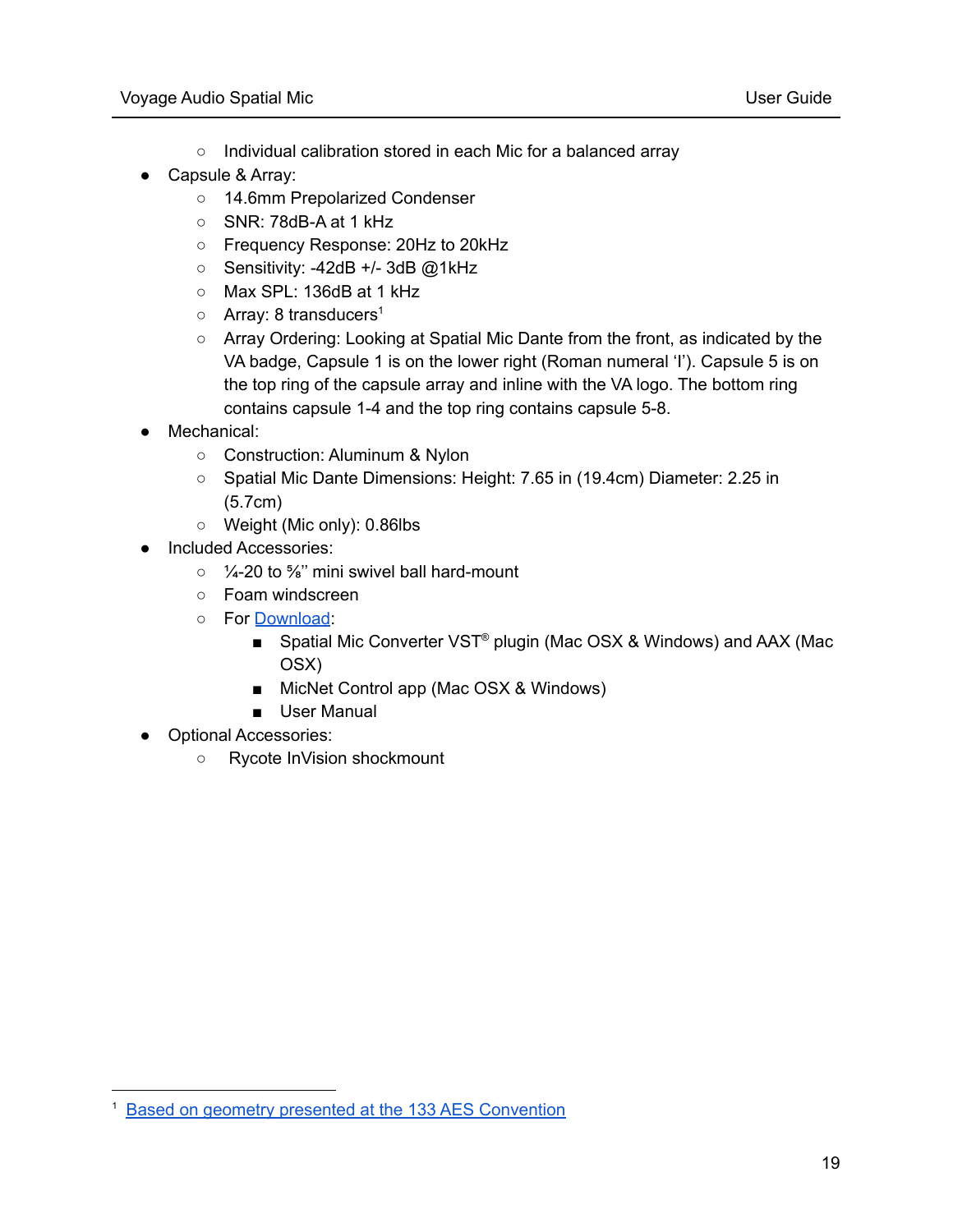# <span id="page-19-0"></span>**Warranty**

Voyage Audio guarantees all products against manufacturing defects within one (1) year from the date of purchase. The warranty only applies to Voyage Audio products purchased from Voyage Audio directly or authorized dealers. Warranty claims require a copy of the original proof of purchase from Voyage Audio or authorized dealer. If a product requires service during this time period, please contact Voyage Audio via our email address to discuss & troubleshoot the problem. Voyage Audio will not accept repair or returned items for any reason without prior approval. Please contact Voyage Audio for a return authorization number. The RA number must be clearly marked on the returned package. If needed, we will repair or replace the product at no charge to you. At our discretion, this may include either repair with new or refurbished parts, replacement with a new or refurbished product or a refund for the purchase price, less shipping. Products that have been replaced or repaired are covered under the remaining warranty for the original product. or sixty (60) days from the date of repair or replacement, whichever is longer.

Please be advised that this warranty does not cover damage caused by accident, acts of nature, abuse, misuse or failure to use the product as instructed or implied by the user manual. In addition, this warranty does not cover any alteration or repair by anyone other than Voyage Audio or an authorized third-party. The warranty does not cover scratches, dents or other cosmetic damage, nor does it cover damage to other accessories or gear used in conjunction with Voyage Audio products. Due to the nature of audio recording and production, Voyage Audio cannot guarantee product operation with all end user equipment. Voyage Audio cannot be held liable to you or anyone else for any loss of use, data, profits or any damages whatsoever.

This warranty is non-transferable and applies only to the original owner.

If you would like calibration or service performed on a product that is not covered under warranty, please contact Voyage Audio.

Voyage Audio is not responsible for shipping charges related to warranty, calibration or service.

# <span id="page-19-1"></span>**Certifications**

This device complies with part 15 of the FCC Rules. Operation is subject to the following two conditions:

- 1. This device may not cause harmful interference.
- 2. This device must accept any interference received, including interference that may cause undesired operation.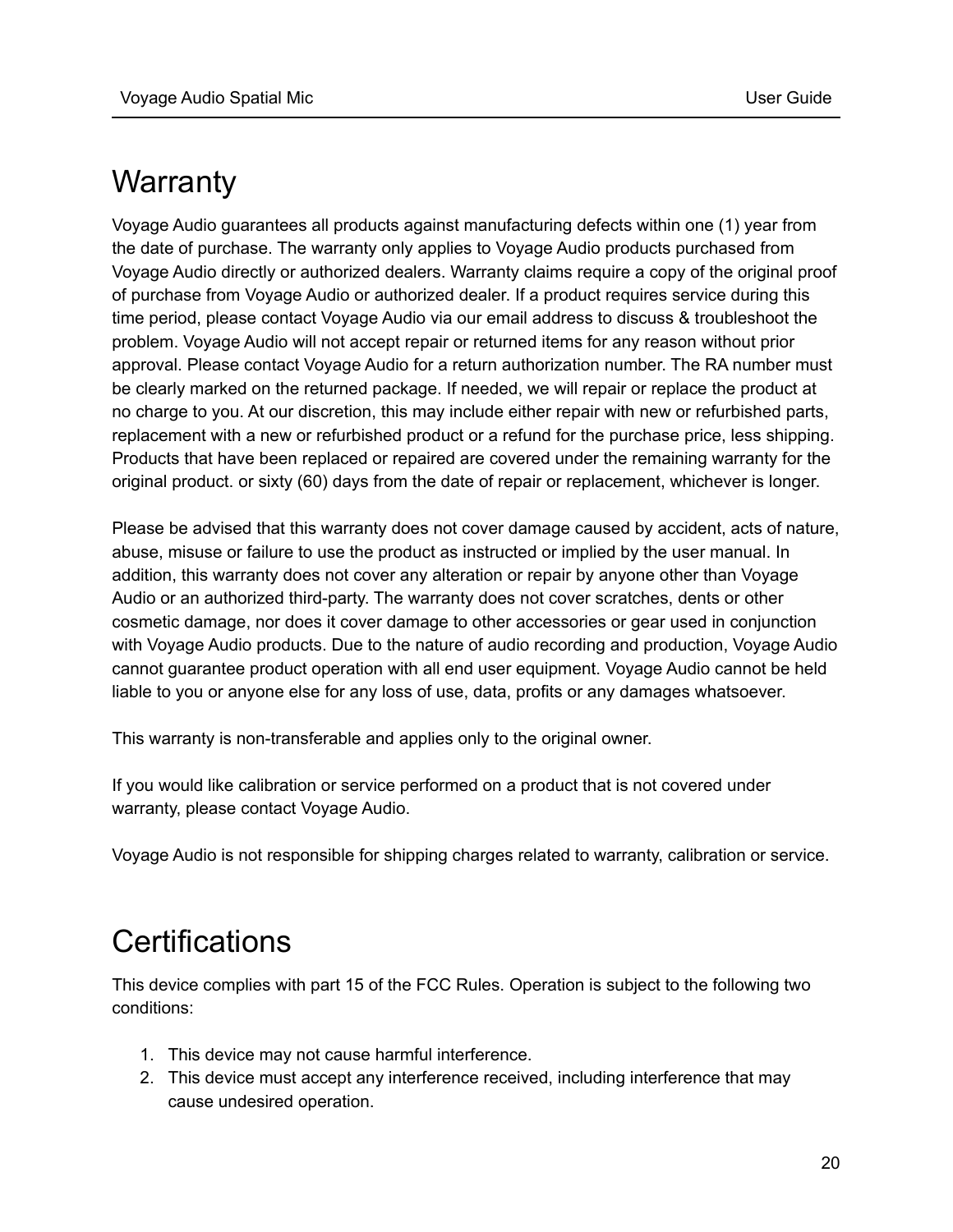**Note**: This equipment has been tested and found to comply with the limits for a Class B digital device, pursuant to part 15 of the FCC Rules. These limits are designed to provide reasonable protection against harmful interference in a residential installation. This equipment generates uses and can radiate radio frequency energy and, if not installed and used in accordance with the instructions, may cause harmful interference to radio communications. However, there is no guarantee that interference will not occur in a particular installation. If this equipment does cause harmful interference to radio or television reception, which can be determined by turning the equipment off and on, the user is encouraged to try to correct the interference by one or more of the following measures:

- Reorient or relocate the receiving antenna.
- Increase the separation between the equipment and the receiver.
- Connect the equipment to an outlet on a circuit different from that to which the receiver is connected.
- Consult the dealer or an experienced radio/TV technician for help.

#### **Industry Canada ICES-003 Compliance Label:** CAN ICES-3 (B)/NMB-3(B)

Note: Testing is based on the use of recommended cable types.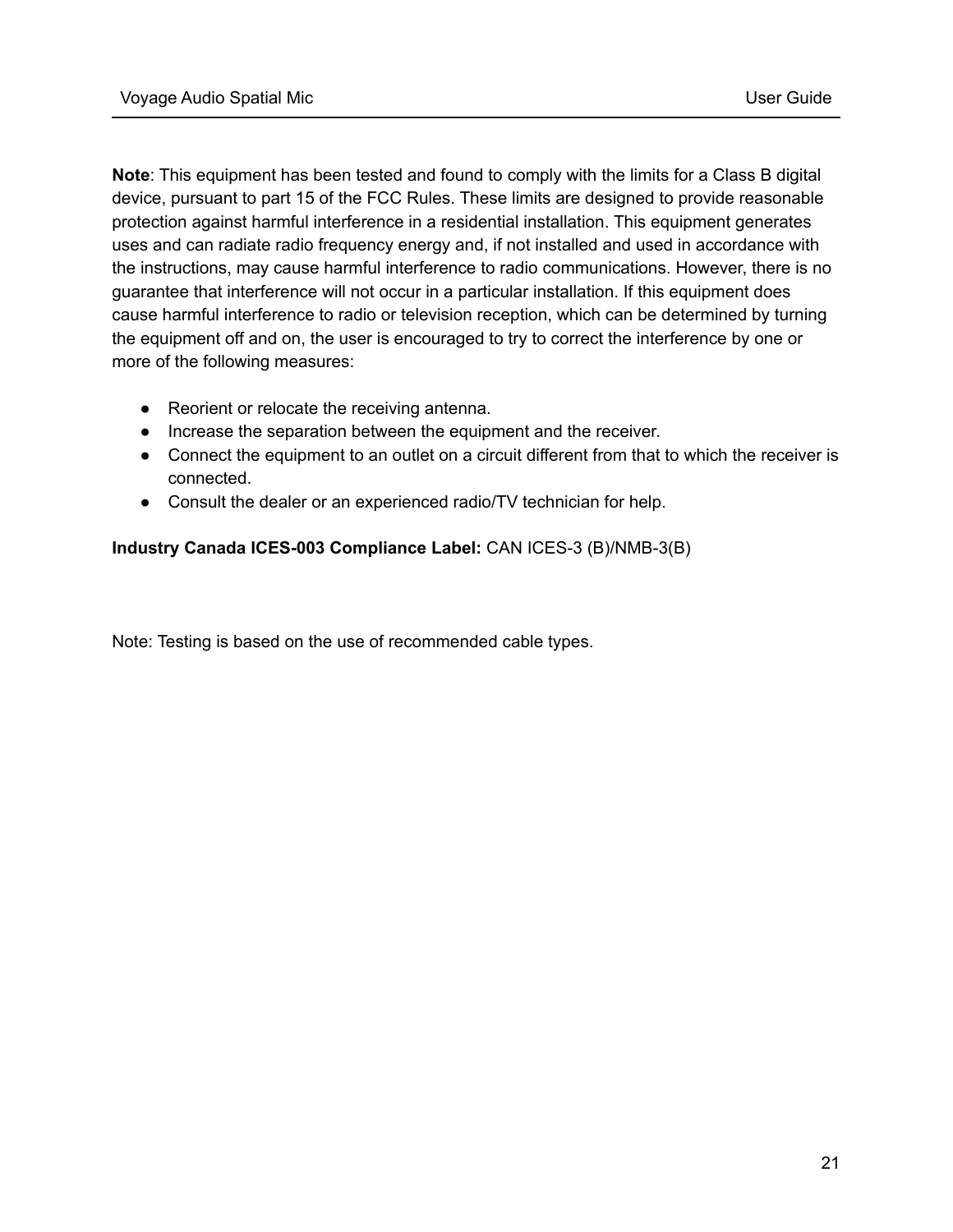# <span id="page-21-0"></span>Support & Contact

#### **Website:**

https://voyage.audio

**E-mail:** info@voyage.audio

#### **Address:**

Voyage Audio LLC. 3555 Rosecrans St. Suite #114-491 San Diego, CA 92110 USA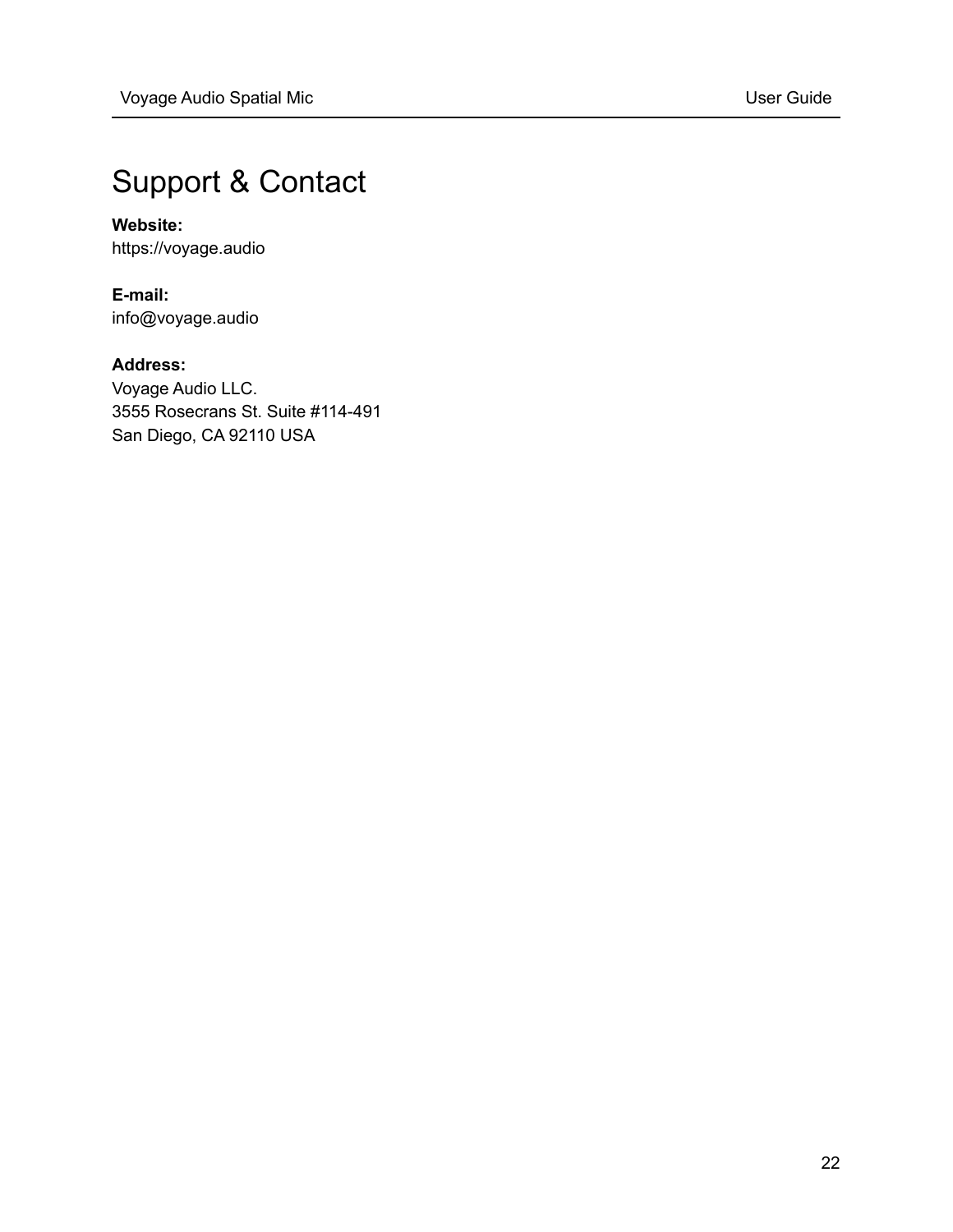# <span id="page-22-0"></span>Third Party Tools & Notices



#### **Intel MKL Library - Intel Simplified Software License (Version April 2018)**

Copyright (c) 2018 Intel Corporation.

Use and Redistribution. You may use and redistribute the software (the "Software"), without modification, provided the following conditions are met:

\* Redistributions must reproduce the above copyright notice and the following terms of use in the Software and in the documentation and/or other materials provided with the distribution.

\* Neither the name of Intel nor the names of its suppliers may be used to endorse or promote products derived from this Software without specific prior written permission.

\* No reverse engineering, decompilation, or disassembly of this Software is permitted.

Limited patent license. Intel grants you a world-wide, royalty-free, non-exclusive license under patents it now or hereafter owns or controls to make, have made, use, import, offer to sell and sell ("Utilize") this Software, but solely to the extent that any such patent is necessary to Utilize the Software alone. The patent license shall not apply to any combinations which include this software. No hardware per se is licensed hereunder.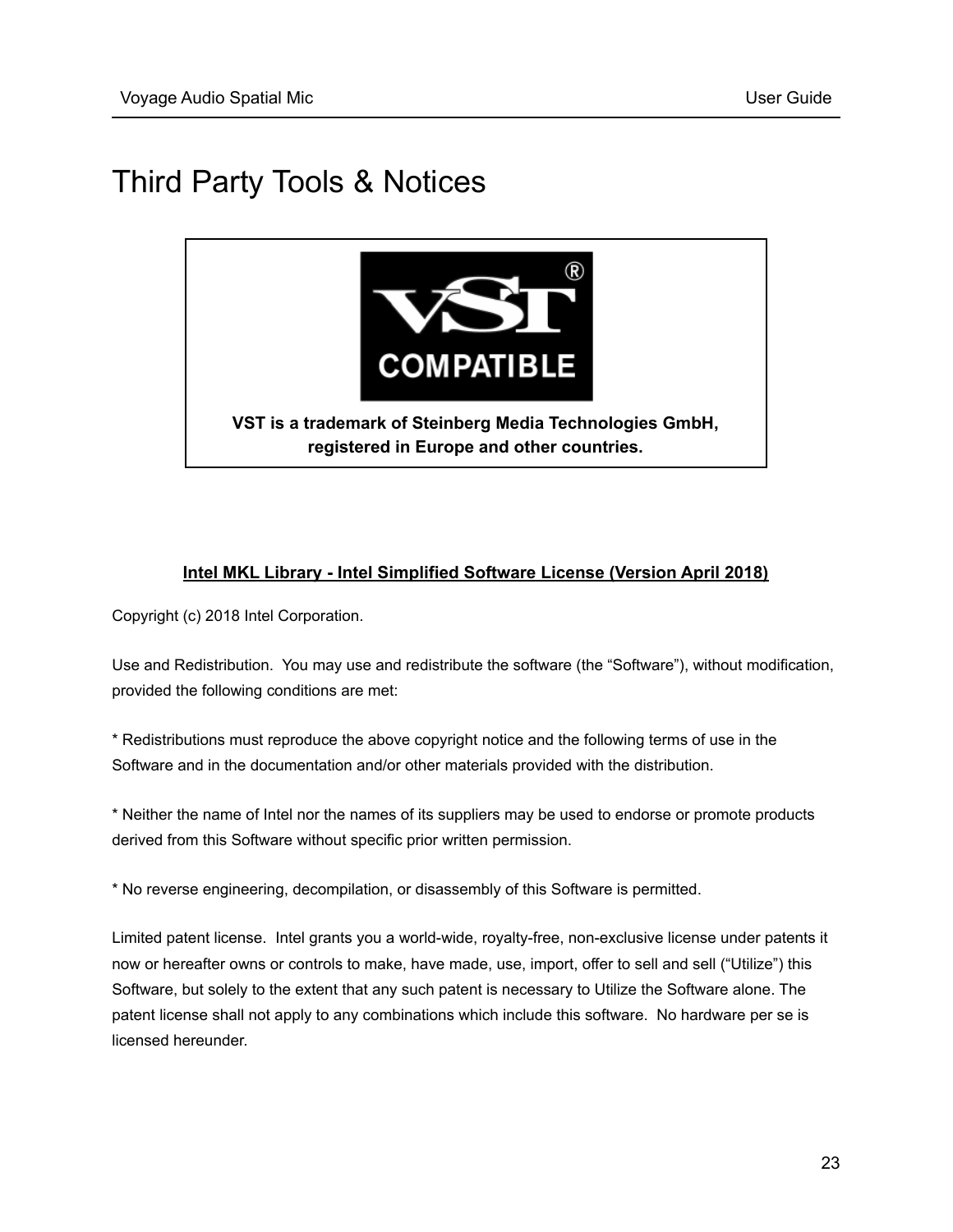Third party and other Intel programs. "Third Party Programs" are the files listed in the "third-party-programs.txt" text file that is included with the Software and may include Intel programs under separate license terms. Third Party Programs, even if included with the distribution of the Materials, are governed by separate license terms and those license terms solely govern your use of those programs.

DISCLAIMER. THIS SOFTWARE IS PROVIDED "AS IS" AND ANY EXPRESS OR IMPLIED WARRANTIES, INCLUDING, BUT NOT LIMITED TO, THE IMPLIED WARRANTIES OF MERCHANTABILITY, FITNESS FOR A PARTICULAR PURPOSE, AND NON-INFRINGEMENT ARE DISCLAIMED. THIS SOFTWARE IS NOT INTENDED FOR USE IN SYSTEMS OR APPLICATIONS WHERE FAILURE OF THE SOFTWARE MAY CAUSE PERSONAL INJURY OR DEATH AND YOU AGREE THAT YOU ARE FULLY RESPONSIBLE FOR ANY CLAIMS, COSTS, DAMAGES, EXPENSES, AND ATTORNEYS' FEES ARISING OUT OF ANY SUCH USE, EVEN IF ANY CLAIM ALLEGES THAT INTEL WAS NEGLIGENT REGARDING THE DESIGN OR MANUFACTURE OF THE MATERIALS.

LIMITATION OF LIABILITY. IN NO EVENT WILL INTEL BE LIABLE FOR ANY DIRECT, INDIRECT, INCIDENTAL, SPECIAL, EXEMPLARY, OR CONSEQUENTIAL DAMAGES (INCLUDING, BUT NOT LIMITED TO, PROCUREMENT OF SUBSTITUTE GOODS OR SERVICES; LOSS OF USE, DATA, OR PROFITS; OR BUSINESS INTERRUPTION) HOWEVER CAUSED AND ON ANY THEORY OF LIABILITY, WHETHER IN CONTRACT, STRICT LIABILITY, OR TORT (INCLUDING NEGLIGENCE OR OTHERWISE) ARISING IN ANY WAY OUT OF THE USE OF THIS SOFTWARE, EVEN IF ADVISED OF THE POSSIBILITY OF SUCH DAMAGE. YOU AGREE TO INDEMNIFY AND HOLD INTEL HARMLESS AGAINST ANY CLAIMS AND EXPENSES RESULTING FROM YOUR USE OR UNAUTHORIZED USE OF THE SOFTWARE.

No support. Intel may make changes to the Software, at any time without notice, and is not obligated to support, update or provide training for the Software.

Termination. Intel may terminate your right to use the Software in the event of your breach of this Agreement and you fail to cure the breach within a reasonable period of time.

Feedback. Should you provide Intel with comments, modifications, corrections, enhancements or other input ("Feedback") related to the Software Intel will be free to use, disclose, reproduce, license or otherwise distribute or exploit the Feedback in its sole discretion without any obligations or restrictions of any kind, including without limitation, intellectual property rights or licensing obligations.

Compliance with laws. You agree to comply with all relevant laws and regulations governing your use, transfer, import or export (or prohibition thereof) of the Software.